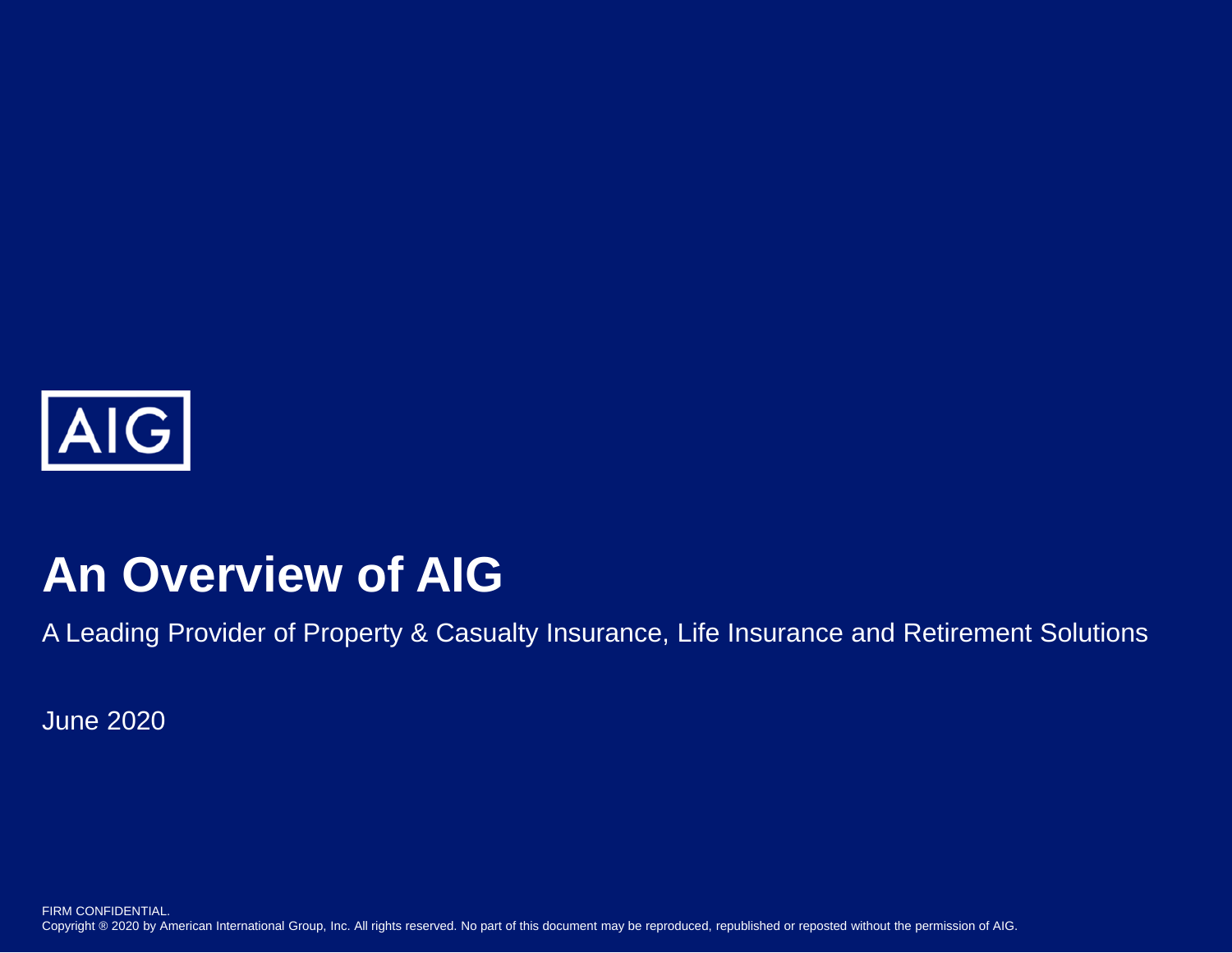# Cautionary Statement Regarding Forward-Looking Information



This document and the remarks made within this presentation may include, and officers and representatives of American International Group, Inc. (AIG) may from time to time make and discuss, projections, goals, assumptions and statements that may constitute "forward-looking statements" within the meaning of the Private Securities Litigation Reform Act of 1995. These projections, goals, assumptions and statements are not historical facts but instead represent only a belief regarding future events, many of which, by their nature, are inherently uncertain and outside AIG's control. These projections, goals, assumptions and statements include statements preceded by, followed by or including words such as "will," "believe," "anticipate," "expect," "intend," "plan," "focused on achieving," "view," "target," "goal" or "estimate." These projections, goals, assumptions and statements may relate to future actions, prospective services or products, future performance or results of current and anticipated services or products, sales efforts, expenses, the outcome of contingencies such as legal proceedings, anticipated organizational, business or regulatory changes, the effect of catastrophes and macroeconomic events, such as COVID-19, anticipated dispositions, monetization and/or acquisitions of businesses or assets, or successful integration of acquired businesses, management succession and retention plans, exposure to risk, trends in operations and financial results. It is possible that AIG's actual results and financial condition will differ, possibly materially, from the results and financial condition indicated in these projections, goals, assumptions and statements. Factors that could cause AIG's actual results to differ, possibly materially, from those in the specific projections, goals, assumptions and statements include: the adverse impact of COVID-19, including with respect to AIG's business, financial condition and results of operations; changes in market and industry conditions, including the significant global economic slowdown, general market declines and disruptions to AIG's operations driven by COVID-19 and responses thereto, including new or changed governmental policy and regulatory actions; the occurrence of catastrophic events, both natural and man-made, including COVID-19, pandemics and the effects of climate change; AIG's ability to effectively execute on AIG 200 operational programs designed to achieve underwriting excellence, modernization of AIG's operating infrastructure, enhanced user and customer experiences and unification of AIG; AIG's ability to successfully manage Legacy Portfolios; changes in judgments concerning potential cost saving opportunities; actions by credit rating agencies; changes in judgments concerning insurance underwriting and insurance liabilities; the impact of potential information technology, cybersecurity or data security breaches, including as a result of cyber-attacks or security vulnerabilities, the likelihood of which may increase due to extended remote business operations as a result of COVID-19; disruptions in the availability of AIG's electronic data systems or those of third parties; the effectiveness of strategies to recruit and retain key personnel and to implement effective succession plans; the requirements, which may change from time to time, of the global regulatory framework to which AIG is subject; significant legal, regulatory or governmental proceedings; concentrations in AIG's investment portfolios; changes to the valuation of AIG's investments; AIG's ability to successfully dispose of, monetize and/or acquire businesses or assets or successfully integrate acquired businesses; changes in judgments concerning the recognition of deferred tax assets and the impairment of goodwill; the effectiveness of our risk management policies and procedures, including with respect to our business continuity and disaster recovery plans; and such other factors discussed in Part I, Item 2. Management's Discussion and Analysis of Financial Condition and Results of Operations (MD&A) and Part II, Item 1A. Risk Factors in AIG's Quarterly Report on Form 10-Q for the quarterly period ended March 31, 2020, and Part I, Item 1A. Risk Factors and Part II, Item 7. MD&A in AIG's Annual Report on Form 10-K for the year ended December 31, 2019.

COVID-19 is adversely affecting, and is expected to continue to adversely affect, our business, financial condition and results of operations. The ultimate impact of COVID-19 will depend on future developments that are uncertain and cannot be predicted, including the scope and duration of the crisis and actions taken by governmental and regulatory authorities in response thereto. Even after the crisis subsides, it is possible that the U.S. and other major economies will experience a prolonged recession, in which event our businesses, results of operations and financial condition could be materially and adversely affected. Statements about the effects of COVID-19 on our business, financial condition and results of operations may constitute forward-looking statements and are subject to the risk that the actual impacts may differ, possibly materially, from what is reflected in those forward-looking statements due to factors and future developments that are uncertain, unpredictable and in many cases beyond our control, including the scope and duration of the COVID-19 and actions taken by governmental and regulatory authorities in response to mitigate its impact.

AIG is not under any obligation (and expressly disclaims any obligation) to update or alter any projections, goals, assumptions or other statements, whether written or oral, that may be made from time to time, whether as a result of new information, future events or otherwise.

This document and the remarks made orally may also contain certain non-GAAP financial measures. The reconciliation of such measures to the most comparable GAAP measures in accordance with Regulation G is included in the earnings release and First Quarter 2020 Financial Supplement available in the Investor Information section of AIG's corporate website, www.aig.com, as well as in the Appendix to this presentation.

Note: Amounts presented may not foot due to rounding.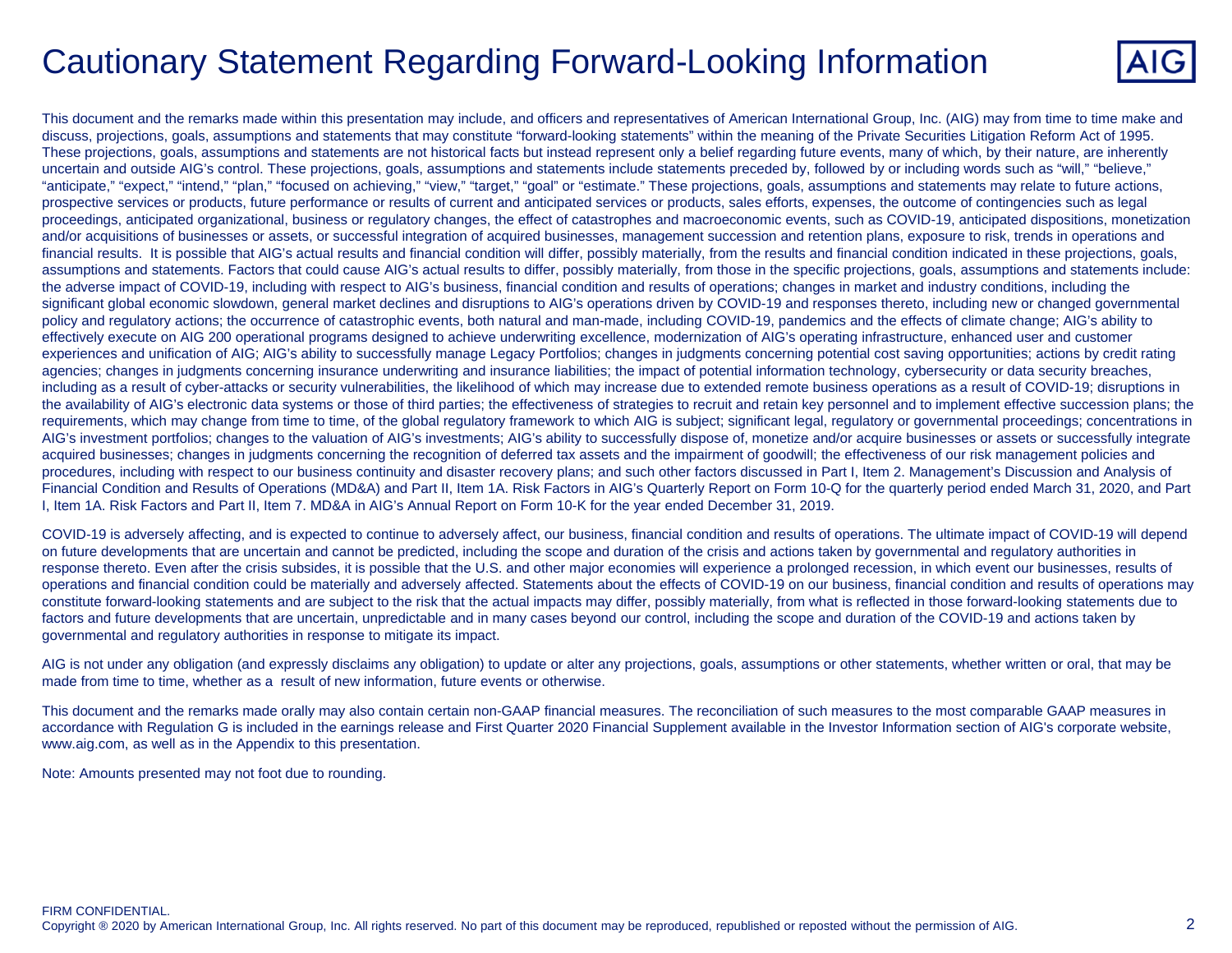AIG is Focused on Building Long-Term Value for Shareholders by Becoming a Top-performing Company and Leading Insurance **Franchise** 



1) In addition, AIG issued \$4.1B of debt on May 11, 2020.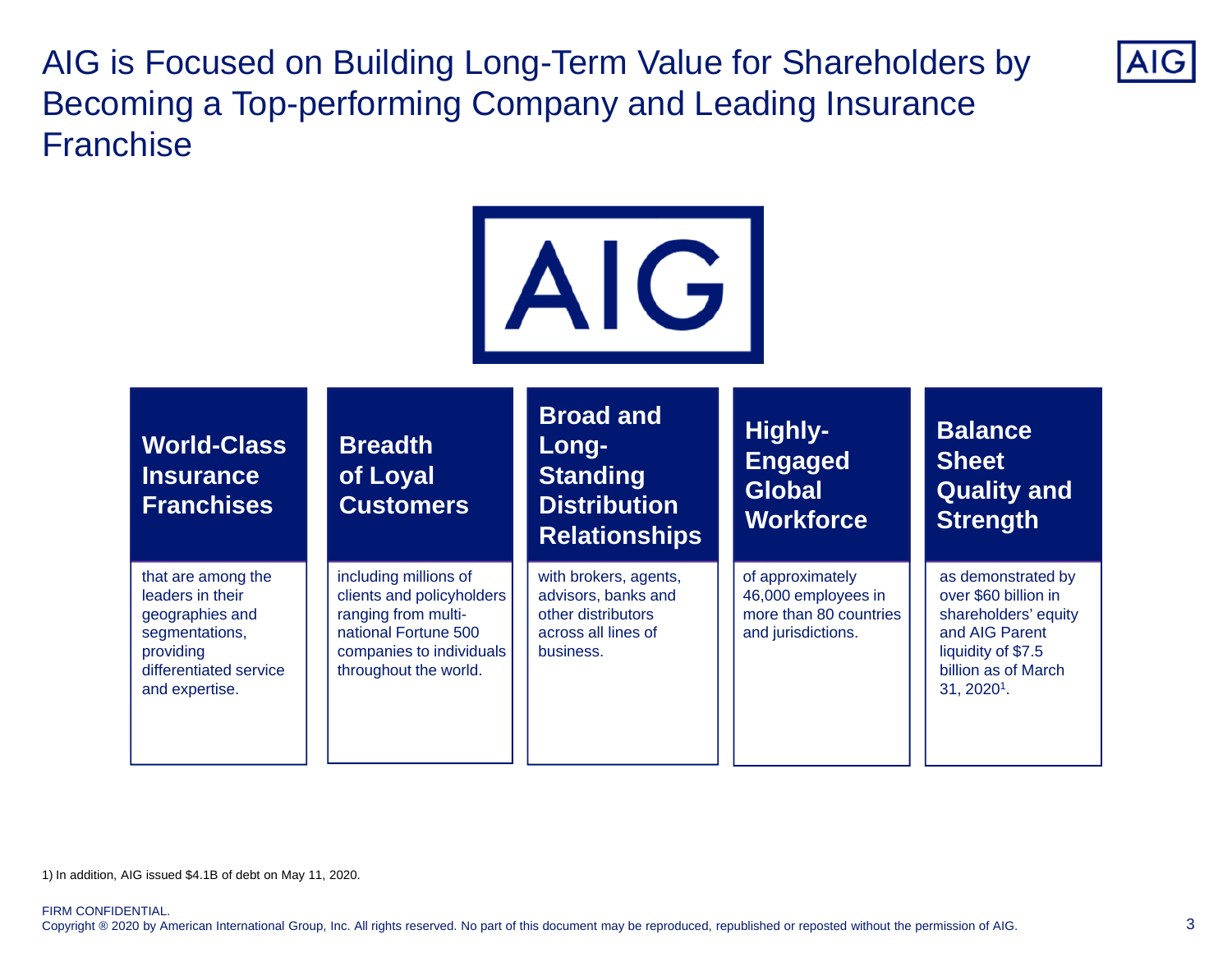# AIG's World Class Franchises Comprise a Diverse and Unique Business Mix



### **About AIG**

*As a leading global insurer with property and casualty, accident & health, life insurance and annuities we help businesses and individuals around the world protect their assets, manage risks, and provide for retirement security.*

### **Adjusted After-tax Income Attributable to AIG Common Shareholders\***

**FY2019 of \$4.1B (\$4.59/diluted share)**

**1Q20 of \$99M (\$0.11/diluted share)**

| <b>Balance Sheet Strength (\$B)</b>                                                                  | 3/31/2020 |
|------------------------------------------------------------------------------------------------------|-----------|
| <b>Total Assets</b>                                                                                  | \$510     |
| <b>Total Investments</b>                                                                             |           |
| General Insurance Reserves (excludes Legacy) <sup>1</sup>                                            |           |
| Life and Retirement Insurance Reserves & Mutual Fund<br>Assets (excludes separate accounts & Legacy) | \$194     |
| Adjusted common shareholders' equity*                                                                |           |

\* Refers to financial measure not calculated in accordance with generally accepted accounting principles (Non-GAAP); definitions and abbreviations of Non-GAAP measures and reconciliations to their closest GAAP measures can be found in this presentation under the heading Glossary of Non-GAAP Financial Measures and Non-GAAP Reconciliations.

- 1) Represents gross liability for unpaid losses and loss adjustment expenses.
- 2) Aligns to 2019 10-K business segment reporting; not based on legal entities.

3) The graph represents Adjusted revenues excluding revenues from our Legacy Portfolio operations of \$3B and consolidation and eliminations of (\$0.7B). Refer to page 191 of the 2019 10-K for reconciliation to total revenues.

#### **Core Businesses**



**General Insurance** is a leading global provider of insurance products and services for commercial and personal insurance customers.



**Life and Retirement** U.S. and U.K. businesses bring together a broad portfolio of life insurance, retirement and institutional products offered through an extensive, multichannel distribution network.

### **Diversified Revenue Mix** (\$M)



#### FIRM CONFIDENTIAL.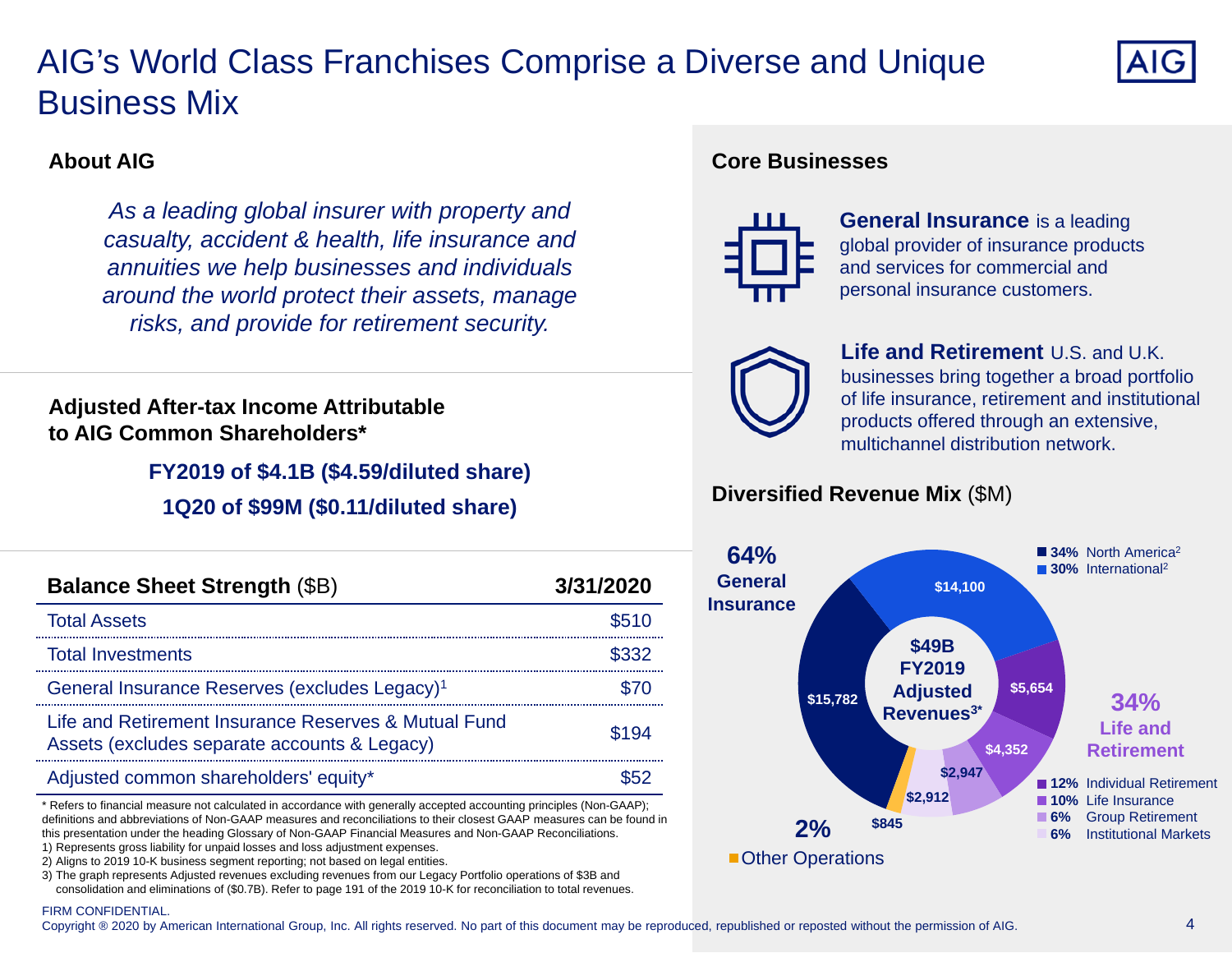General Insurance: Offering a Breadth of Products and Services to Clients Through a Global Franchise and Distribution Network



Liability: Products include general liability, environmental, commercial automobile liability, workers' compensation, excess casualty and crisis management insurance products. Casualty also includes risksharing and other customized structured programs for large corporate and multinational customers.

**Financial Lines:** Products include professional liability insurance for a range of businesses and risks, including D&O, mergers and acquisitions, fidelity, employment practices, fiduciary liability, cyber risk, kidnap and ransom, and errors and omissions insurance.

**Special Risks:** Products include aerospace, environmental, political risk, trade credit, portfolio solutions, energy-related property insurance products, surety, marine and crop insurance.

1) The results of AIG's assumed reinsurance business, which principally includes Validus Re, are included in the North America segment and Special Risks business segment in the charts above. 2) Aligns to 2019 10-K business segment reporting; not based on legal entities.

#### FIRM CONFIDENTIAL.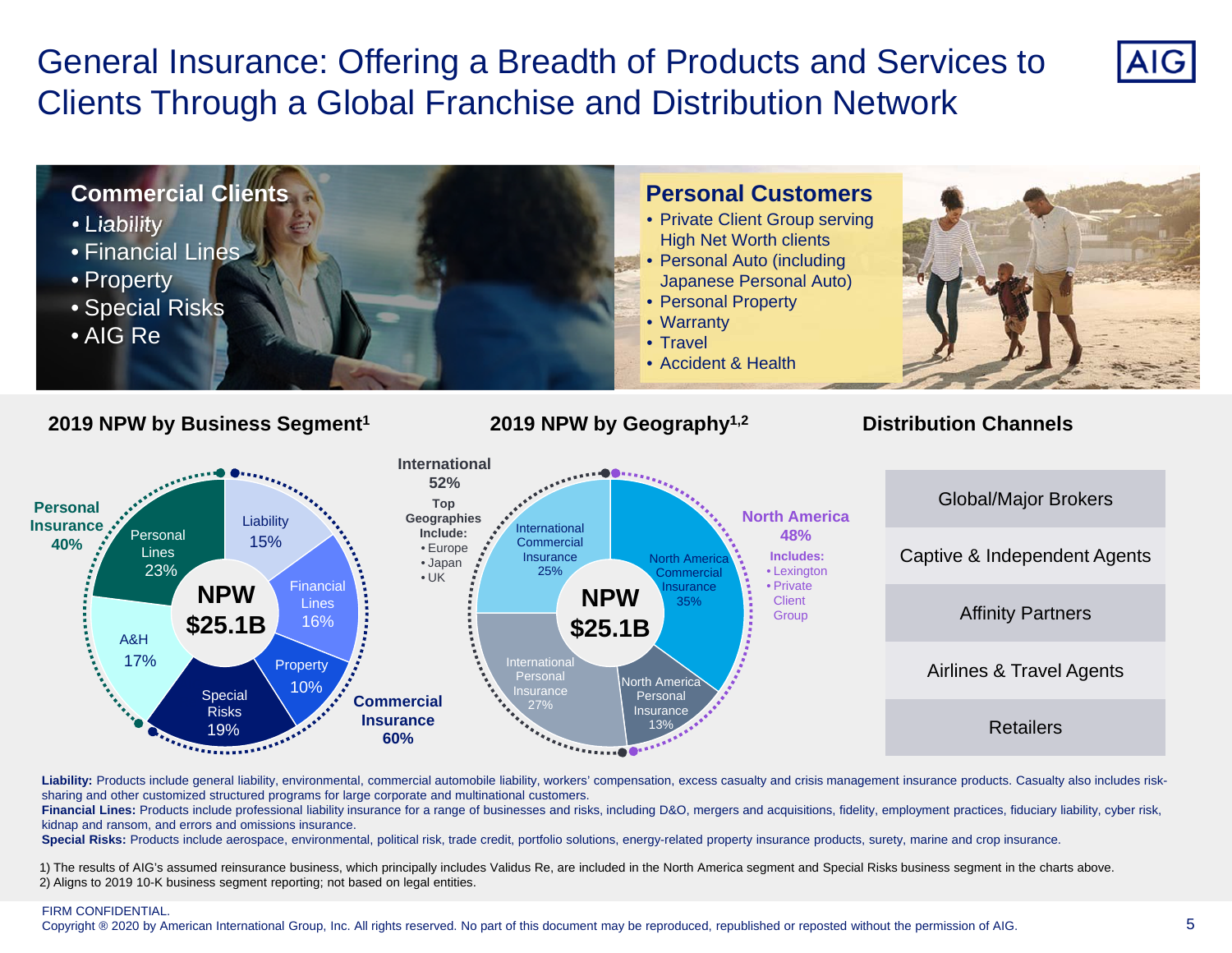## General Insurance: Executing on Strategy to Improve Results through **AIG** Underwriting Excellence, Revised Risk Appetite and Reduced Risk and Volatility through Reinsurance

Delivery of underwriting profitability in 2019 demonstrates the first full year of reduction in Property and Liability limits and refocus on Specialty Risks, including Excess & Surplus and AIG's assumed reinsurance business



1) The results of AIG's assumed reinsurance business, which principally includes Validus Re, are included in the North America segment and Special Risks business segment in the charts above. FIRM CONFIDENTIAL.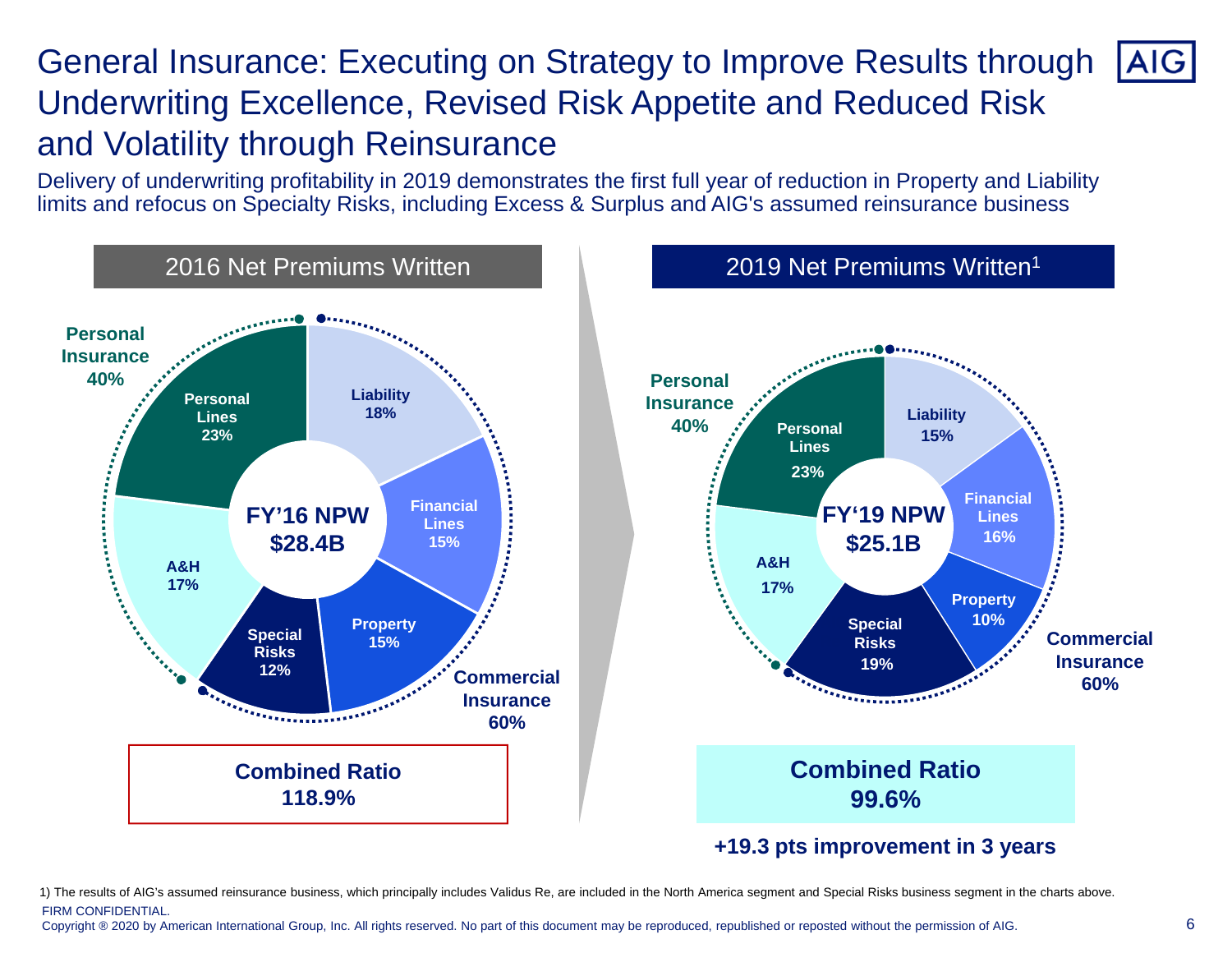# Life and Retirement: Broad Market Leadership Position Reflects Deep Product Expertise and Diversified Distribution Network



### **2019 Premiums & Deposits by Business Segment**

### **Assets Under Management / Administration as of 3/31/202**

### **2019 Sales Breakdown by Distribution Channel**



1) Annuities and Life Insurance market positions based on LIMRA rankings for 1Q20; Group Retirement market positions based on LIMRA rankings for FY'19. 2) Assets Under Management / Administration chart above exclude Retail Mutual Funds and assets supporting the Life Insurance business.

#### FIRM CONFIDENTIAL.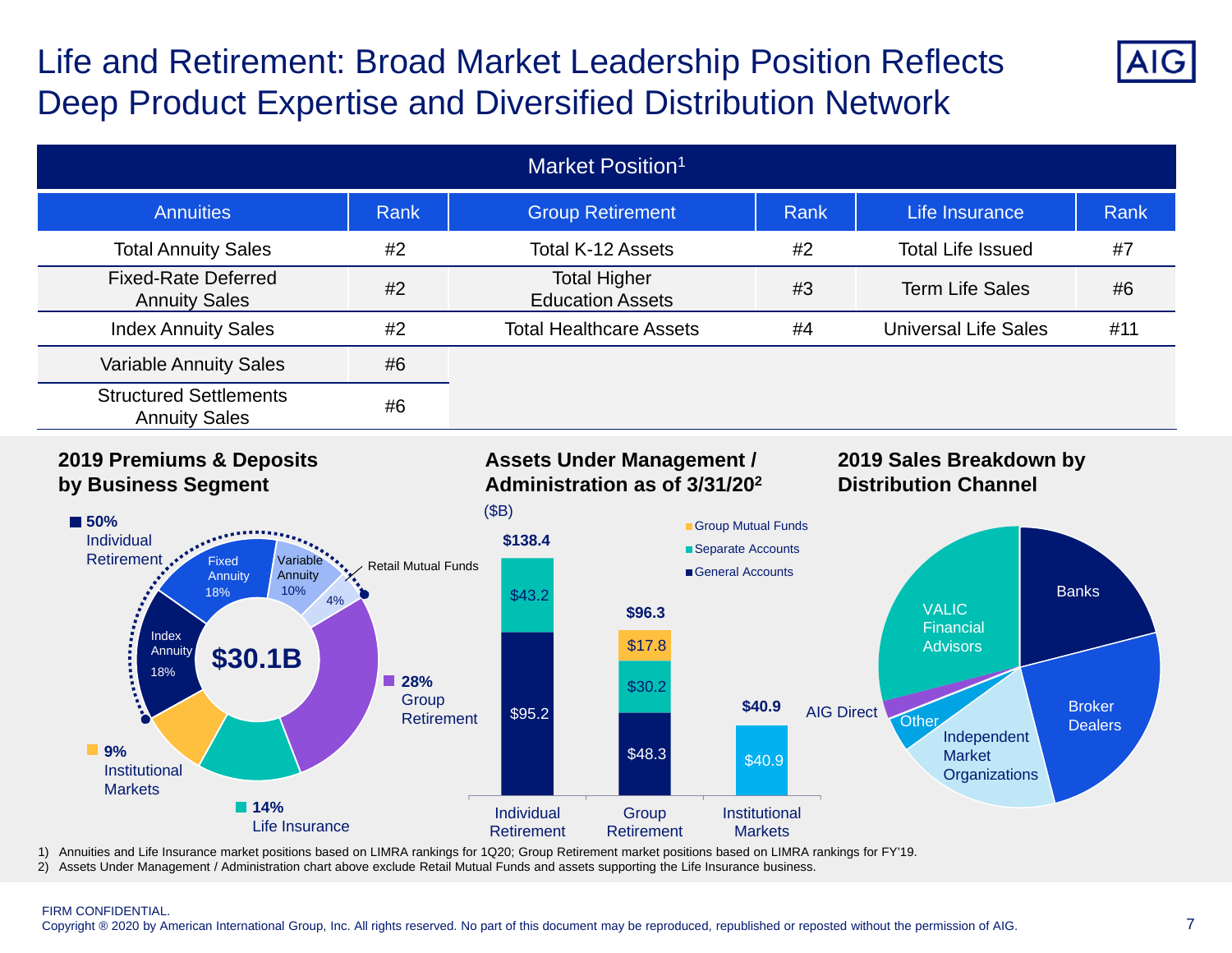# Management Team Leading Transformative Improvements at AIG



Six new Executive Leadership appointments since May 2017



FIRM CONFIDENTIAL.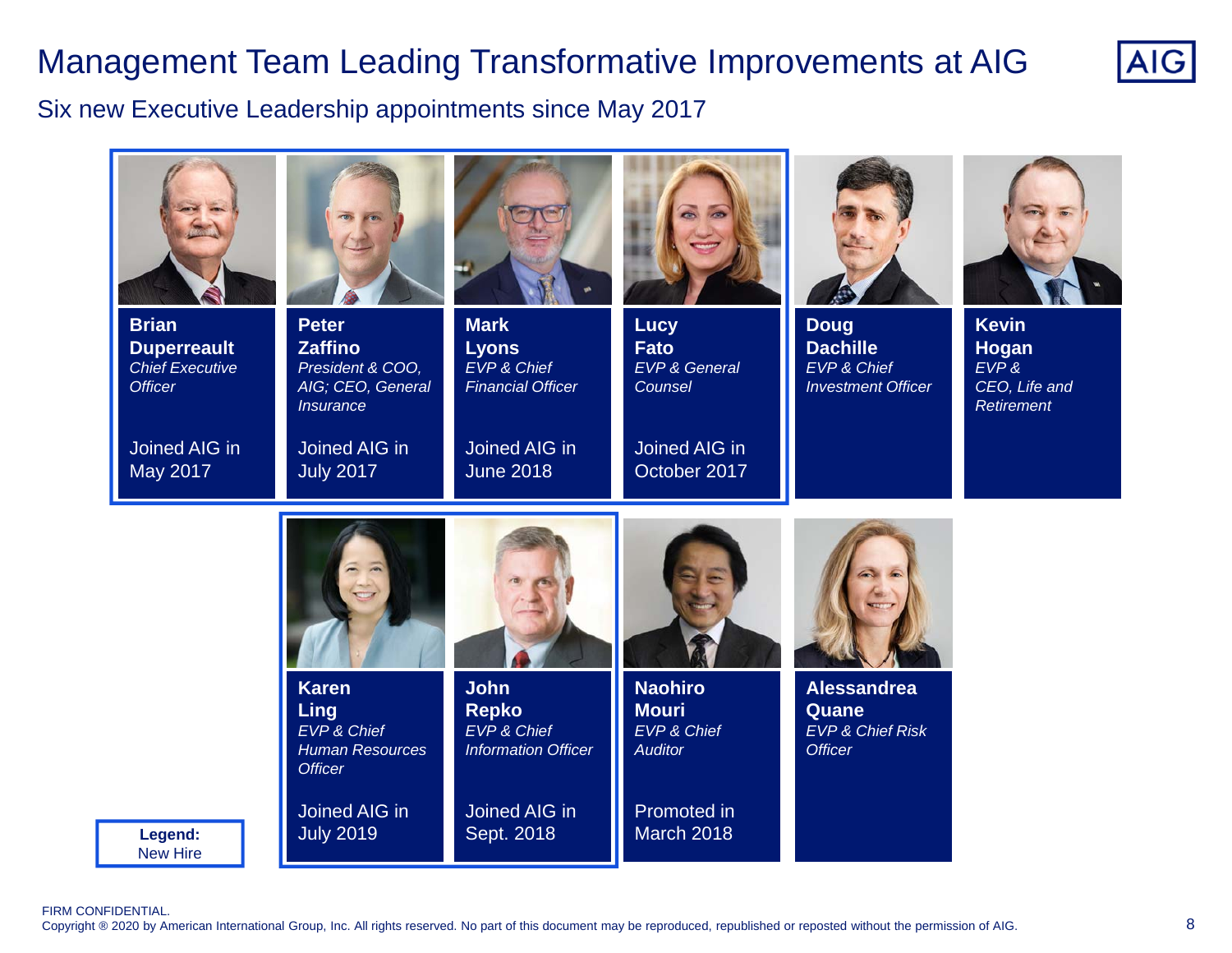# Enhancing Next Layer of Leadership with the Promotion and Hiring of Several Key Business Leaders



Highlighted below are a selection of top industry leaders recruited or promoted to drive improvements and change across AIG



**Allison Barrett***Head of MultinationalGeneral Insurance*

Joined AIG inDecember 2019



**Charles Fry** *Head of Reinsurance General Insurance*

Joined AIG inOctober 2017



**David McElroy** *CEO North AmericaGeneral Insurance*

Joined AIG inOctober 2018



**Michael Price***Head of Global ServicesBusinesses & COO, General Insurance*

Joined AIG in Dec. 2018



**Anthony Vidovich** *Chief Claims Officer General Insurance*

Joined AIG inMay 2018





Joined AIG in

January 2018

**Jon Hancock***CEO InternationalGeneral Insurance*

Joined AIG inJune 2020

**Richard Olsen***Chief Actuary General Insurance*

Joined AIG inAugust 2019

**Chris Schaper** *CEO AIG ReGeneral Insurance*

Joined AIG inJuly 2019

**Kathleen Zortman***CEO Private Client Group General Insurance*

Joined AIG inJuly 2019

### Life and Retirement



**Terri Fiedler***CEO Financial DistributorsLife and Retirement*

Promoted inMay 2019



**Sharon French***CEO Life & Retirement FundsLife and Retirement*

Joined inJune 2019



Promoted inJuly 2019

Promoted inJuly 2019

**Todd Solash**

*CEO Individual RetirementLife and Retirement*





**Adam Winslow***CEO Life InsuranceLife and Retirement*

Promoted inFebruary 2020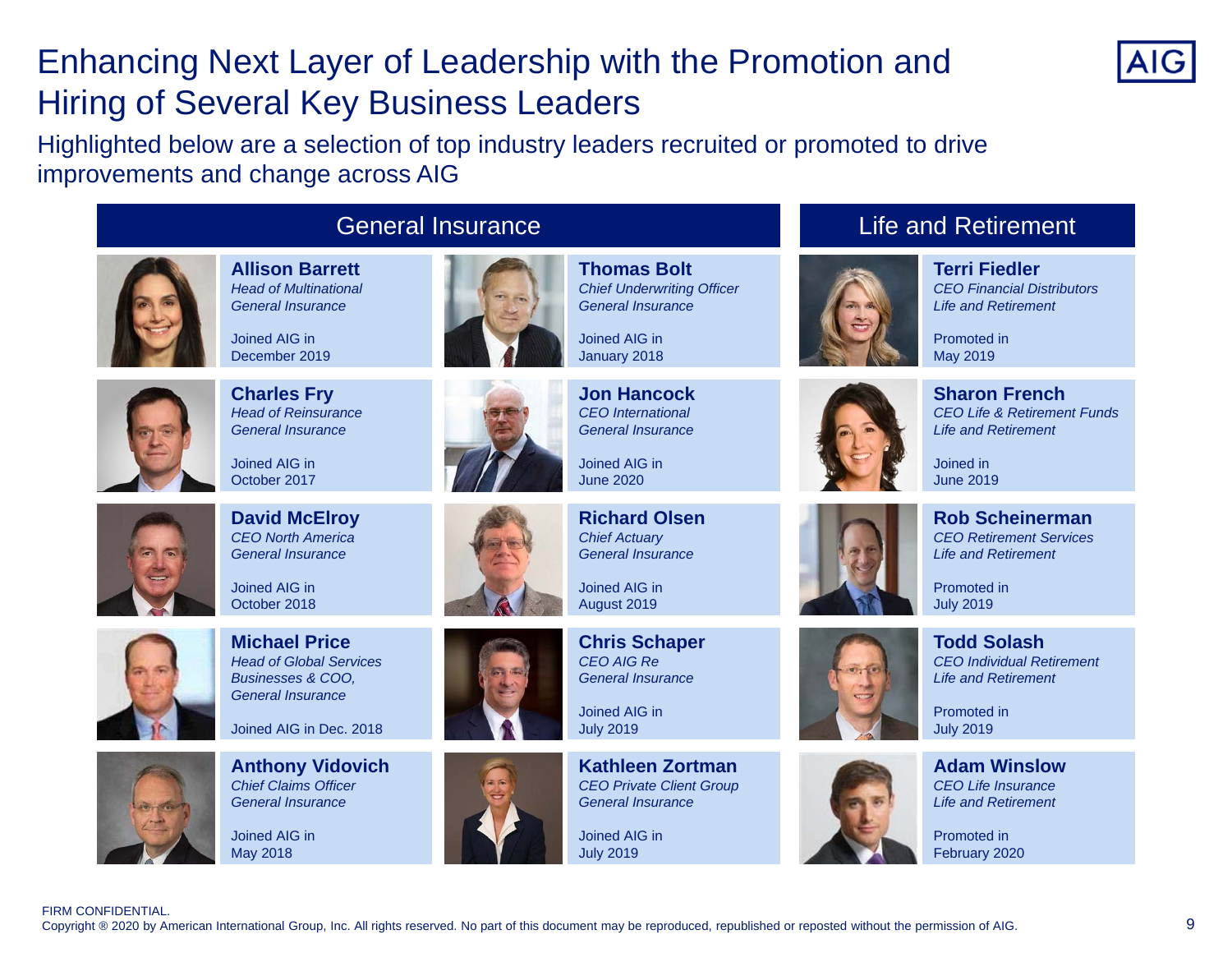# We Are Committed to Corporate Responsibility Through an Evolving Environmental, Social, and Governance (ESG) Framework



### **AIG Foundation Reinstated in 2020**

As part of our commitment to our global communities, AIG in 2020 re-instated the AIG Foundation with an inaugural \$5M contribution

### **Board-Level Governance and Oversight**

- Nominating and Corporate Governance Committee oversees sustainability, corporate citizenship and public policy matters
- Nominating and Corporate Governance Committee and the Board receive regular reports on sustainability-related matters

### **Sustainability Leadership and Reporting Milestones**

**First-ever Chief Sustainability Officer Published our inaugural Task Force on** appointed in 2019 to lead the development **Climate-related Financial Disclosures** of a company-wide sustainability strategy; **(TCFD)** report in July 2019 to provide greater Sustainability Integration Team launched in Transparency and align reporting activities 2020 to identify and drive strategy within their with industry standards respective areas across the company





### **Committed to Sustainability via Strategic Partnerships**

- **Partnering with Wood Group Plc** to create a Resilience Framework that helps our clients and communities arrive at more resilient solutions for urban development projects through a multitiered approach for design and construction
- **Membership in the Insurance Development Forum**, a public/private partnership whose mission is to optimize the use of insurance and its related risk management capabilities to build greater resilience and protection for people, communities, businesses, and public institutions that are vulnerable to disasters and their associated economic risks
- **Partnering with the Foundation for Financial Planning** as AIG Retirement Services promotes financial security by connecting the financial planning community to people in need.

## Please visit our **Corporate Responsibility site** for more details

#### FIRM CONFIDENTIAL.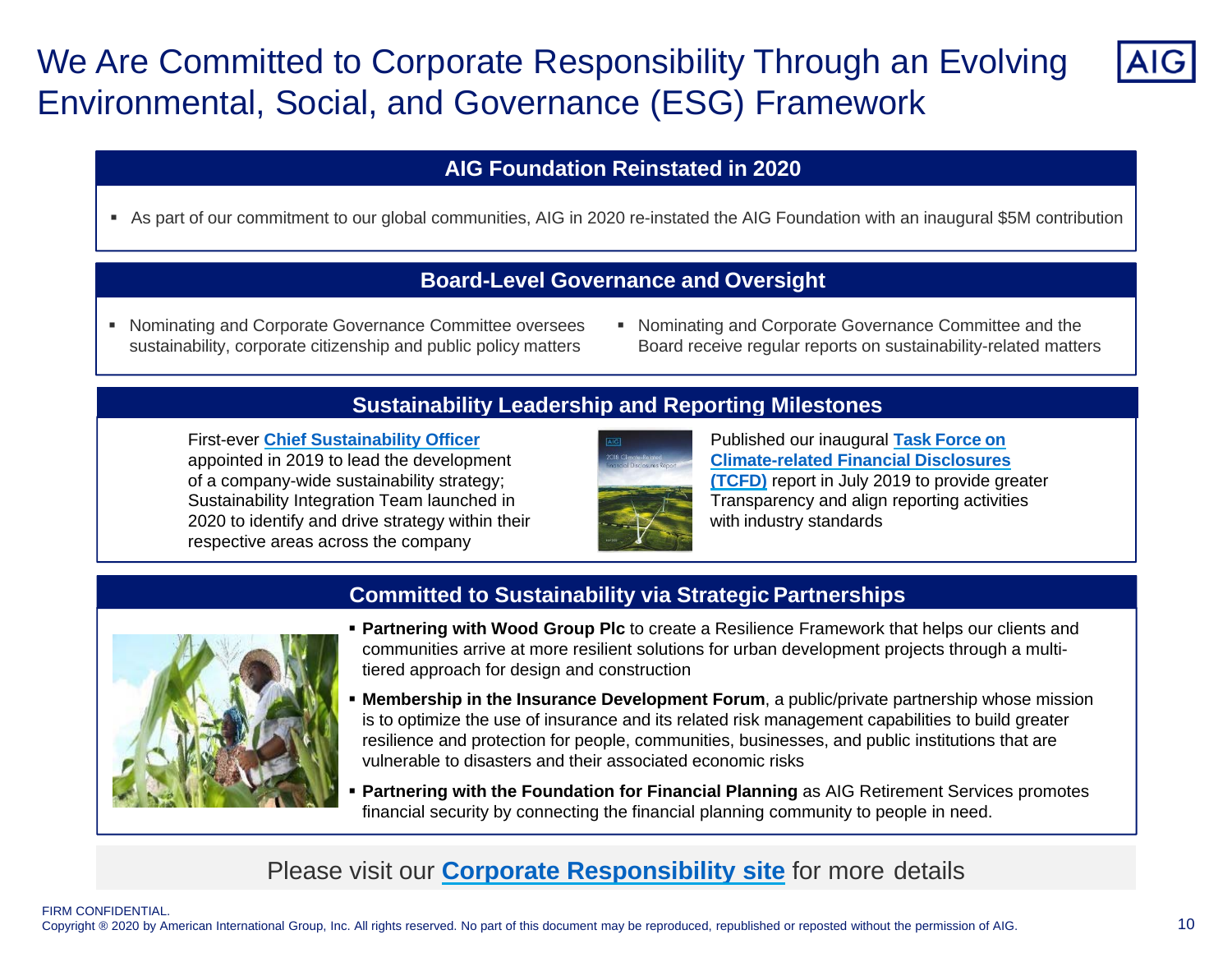# AIG's Capital Position Remains Strong at the Holding Company and Principal Insurance Companies



\$7.5B holding company liquidity at March 31, 2020; In addition, AIG issued \$4.1B of debt on May 11



1) Includes AIG notes, bonds, loans and mortgages payable, AIG Life Holdings, Inc. (AIGLH) notes and bonds payable and junior subordinated debt, and Validus notes and bonds payable.

2) The inclusion of RBC measures is intended solely for the information of investors and is not intended for the purpose of ranking any insurance company or for use in connection with any marketing, advertising or promotional activities. 2019 RBC ratios are not indicative of current RBC ratios. ACL is defined as Authorized Control Level and CAL is defined as Company Action Level. RBC ratio for Domestic Life and Retirement companies excludes holding company, AGC Life Insurance Company.

3) As of the date of this presentation, S&P, Moody's, and A.M. Best have Stable outlooks. Fitch has a Negative outlook, with the exception of the Non-Life Insurance Companies, which is Stable. For General Insurance companies FSR and Life and Retirement companies FSR, ratings only reflect those of the core insurance companies.

#### FIRM CONFIDENTIAL.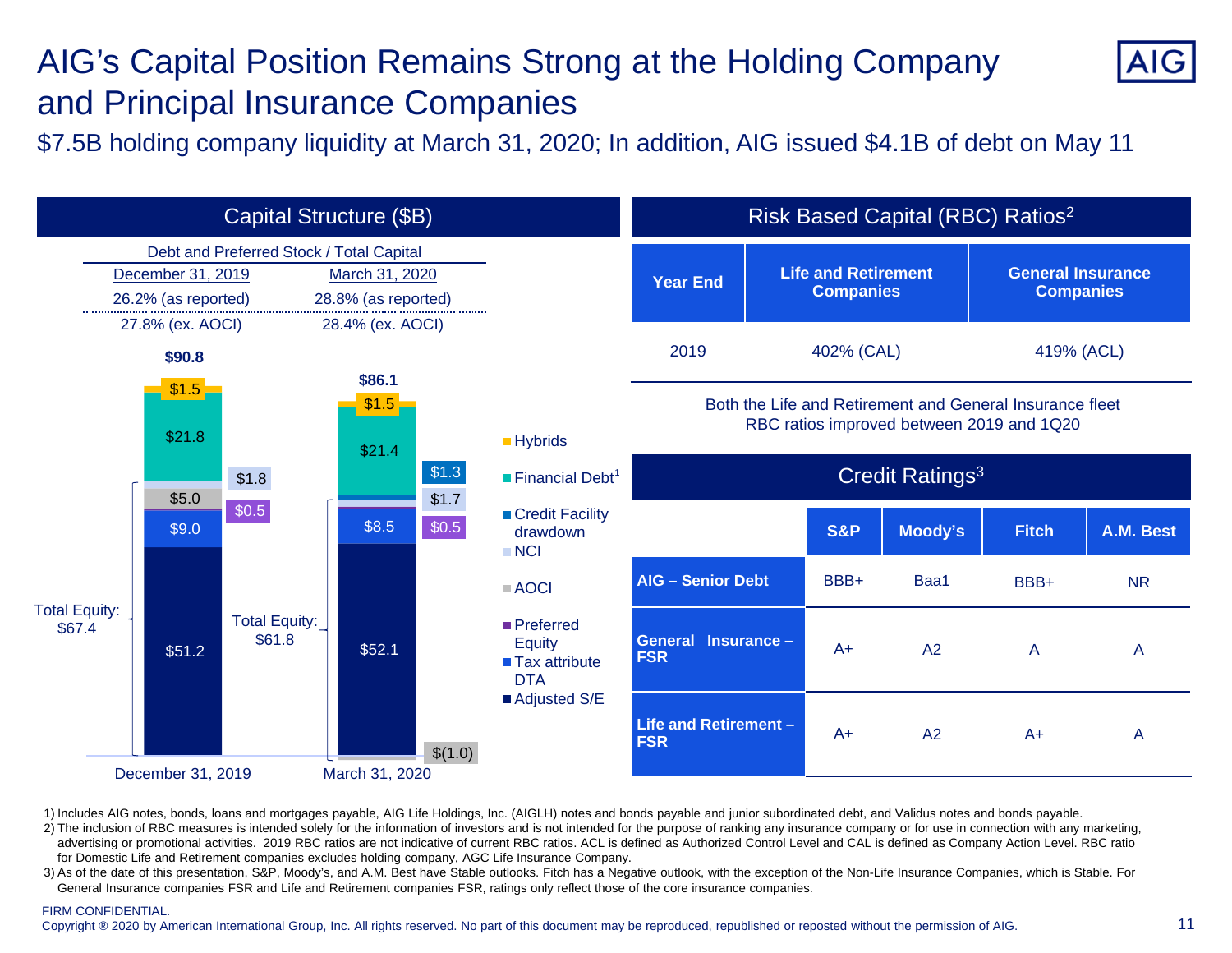# \$332B Investment Portfolio at March 31, 2020 Significantly De-risked Since 2015



All other investments <sup>1</sup>

Bonds, FVO

Government and municipalities

■ Mortgage and other loans receivable

■ Mortgage-backed, asset-backed andcollateralizedCorporate debt

- $\overline{\phantom{a}}$ As a major global multi-line or composite insurer in the U.S., AIG's consolidated investment portfolio is frequently compared to Life-only or P&C-only peers as opposed to multi-line peers, which tend to have very different asset allocation, duration and credit characteristics due to the very different liability and product profiles.
- $\mathcal{L}_{\mathcal{A}}$  AIG's investment portfolio has been significantly de-risked over the last 5 years and with \$332B in assets, is well diversified, with solid credit characteristics.



### **Investment Portfolio Composition – \$332B**

Note: Amounts shown for segments are before consolidations and eliminations.

1) All other investments includes other invested assets, short-term investments, and equities.

#### FIRM CONFIDENTIAL.

Copyright ® 2020 by American International Group, Inc. All rights reserved. No part of this document may be reproduced, republished or reposted without the permission of AIG.

### **Investment Portfolio Composition by Segment** (\$B)

\$11.7

 $$0.5$ 

\$16.8

**\$188.6**

\$28.5

Other Operations and Legacy

\$6.7

\$4.6

\$6.7

 $$4.5$ 

\$14.0

**\$65.1**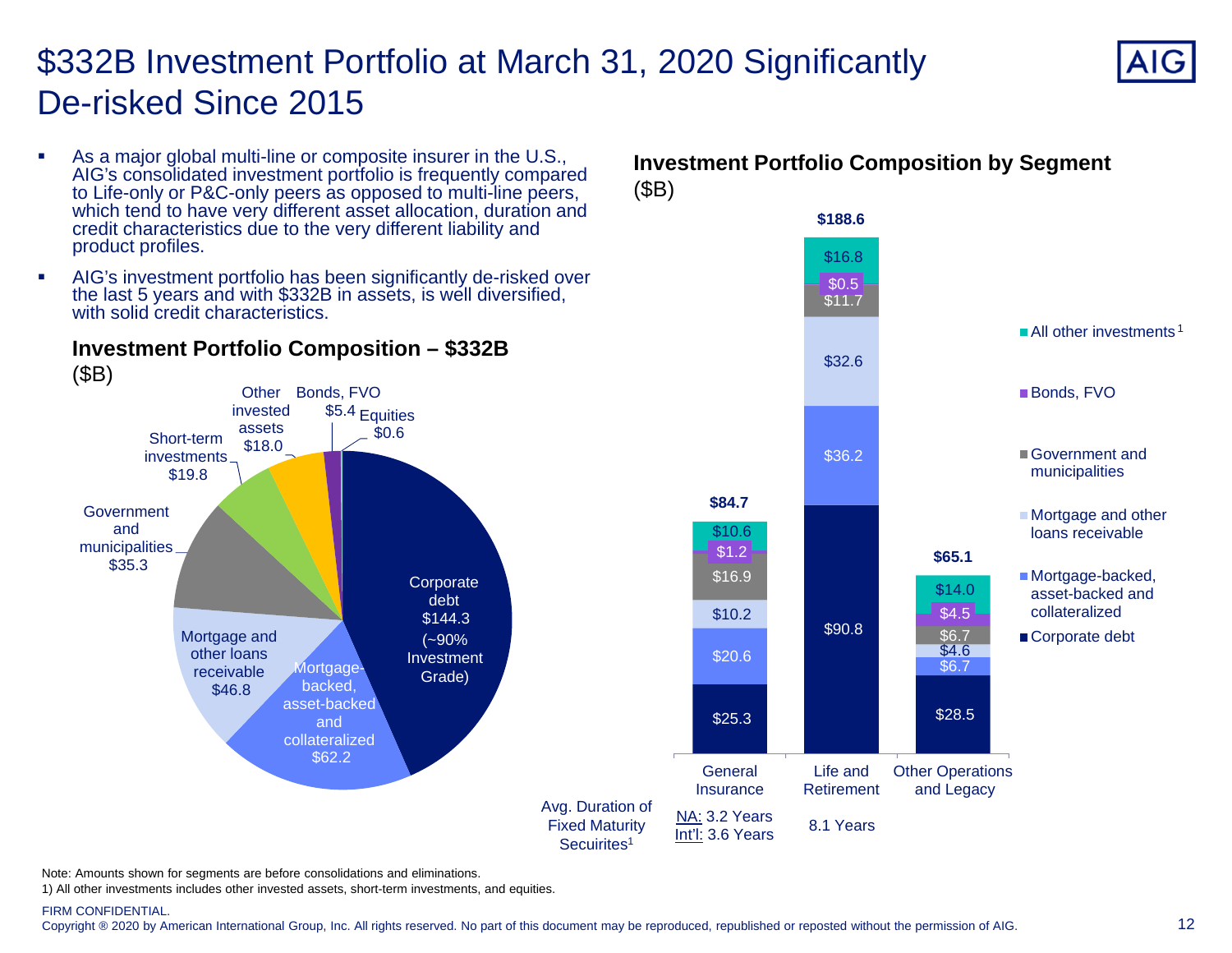## Corporate Debt Portfolio Held Primarily in Life and Retirement



AIG's investment portfolio is well diversified by asset class and industry sector; \$130B (or 90%) of AIG's corporate debt portfolio is rated investment-grade



Note: Amounts shown for segments are before consolidations and eliminations.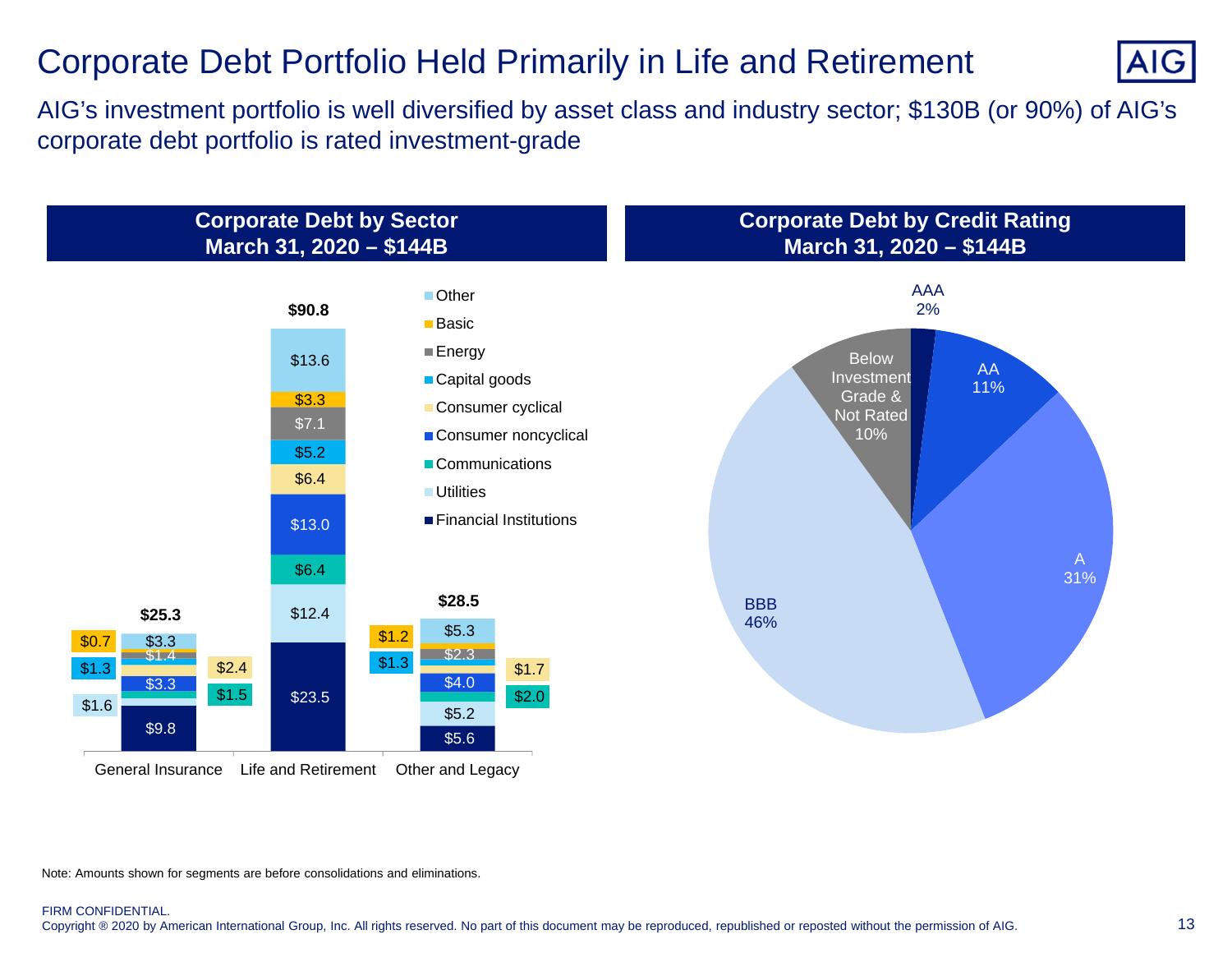# 2019 Financial Results Reflect Continued Improvement in General Insurance and Solid Life and Retirement Earnings; 1Q20 Results Impacted by Current Environment



Results benefitted from changes in business mix and continued underwriting actions taken to strengthen our portfolio



#### **Accident Year Combined Ratio, As Adjusted**

#### **1Q20 Catastrophe Losses Related to COVID-19**

\$272M estimated COVID-19 net losses related to Travel, Contingency, Commercial Property, Trade Credit, Workers' Compensation and Validus Re

#### **Efficient Management of Legacy Portfolio**

On June 2, 2020, we completed the sale of a majority interest in Fortitude Group Holdings, LLC, the reinsurer of the majority of AIG's Legacy Portfolio, to The Carlyle Group and T&D Holdings following its announcement on November 25, 2019

#### **Life & Retirement Continued to Deliver Solid Returns; 1Q20 results impacted by capital markets**

Results reflected ongoing strategy to leverage our broad product portfolio and diverse distribution network to satisfy customer needs (\$MM)



#### **Net Investment Income, APTI Basis**

Investment strategies tailored to Life and Retirement, General Insurance and Legacy; along with asset liability management, investments target an asset allocation mix that provides diversification from an asset class, sector, issuer, and geographic perspective



1) Calendar year combined ratio includes adjustments for ceded premium under reinsurance contracts and other in FY'18, FY'19, and 1Q20, respectively. 2) Life and Retirement adjusted pre-tax income includes net investment income.

FIRM CONFIDENTIAL.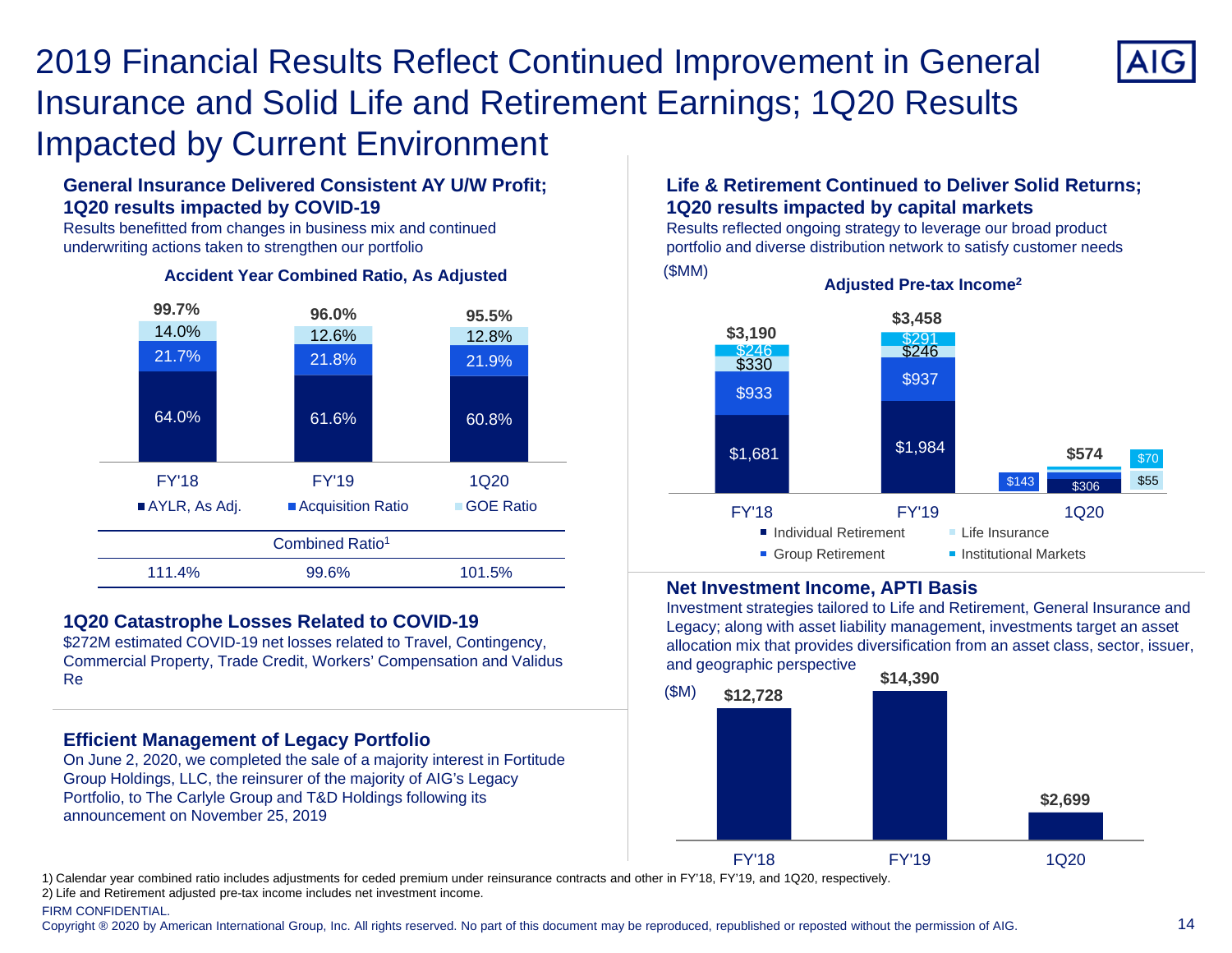# Operational Priorities for 2020 and Beyond: Creating Value Through Profitable Growth and Instilling a Culture of Underwriting and Operational Excellence



| <b>Business Mix</b><br>& Targeted Growth                                   | Build on strategic portfolio improvement and product diversity by investing in<br>attractive growth opportunities in our best-performing businesses or new areas,<br>and optimizing our global footprint                                                                                                 |
|----------------------------------------------------------------------------|----------------------------------------------------------------------------------------------------------------------------------------------------------------------------------------------------------------------------------------------------------------------------------------------------------|
| <b>AIG 200</b>                                                             | AIG 200 is a global initiative to achieve transformational change at AIG and \$1B of<br>GOE savings; Execute multi-year efficiency initiatives to support underwriting<br>excellence, modernize our operating infrastructure, enhance user and customer<br>experiences and become a more unified company |
| <b>Underwriting Excellence</b><br><b>&amp; Disciplined Product Pricing</b> | Maintain discipline in risk selection for General Insurance by continuing to use<br>recently implemented underwriting framework and guidelines to enhance the<br>existing portfolio; Continue long-standing disciplined approach in Life & Retirement<br>with respect to product pricing and features    |
| <b>Capital Management</b>                                                  | Generate and redeploy capital for the best long-term value creation for<br>shareholders                                                                                                                                                                                                                  |
| <b>Leadership, Culture and Talent</b>                                      | Continue to attract and develop world-class employees while furthering our<br>commitment to diversity and inclusion                                                                                                                                                                                      |
|                                                                            | Continue to manage risk and volatility for the company by maintaining discipline in                                                                                                                                                                                                                      |
| <b>Effective Risk Management</b>                                           | underwriting, de-risking the investment portfolio, and optimizing reinsurance;                                                                                                                                                                                                                           |
|                                                                            | Consistent with the objective of de-risking the balance sheet, AIG completed the<br>sale of majority interest in Fortitude Group Holdings, LLC, whose group companies<br>include Fortitude Re, to The Carlyle Group and T&D Holdings on June 2, 2020                                                     |

#### FIRM CONFIDENTIAL.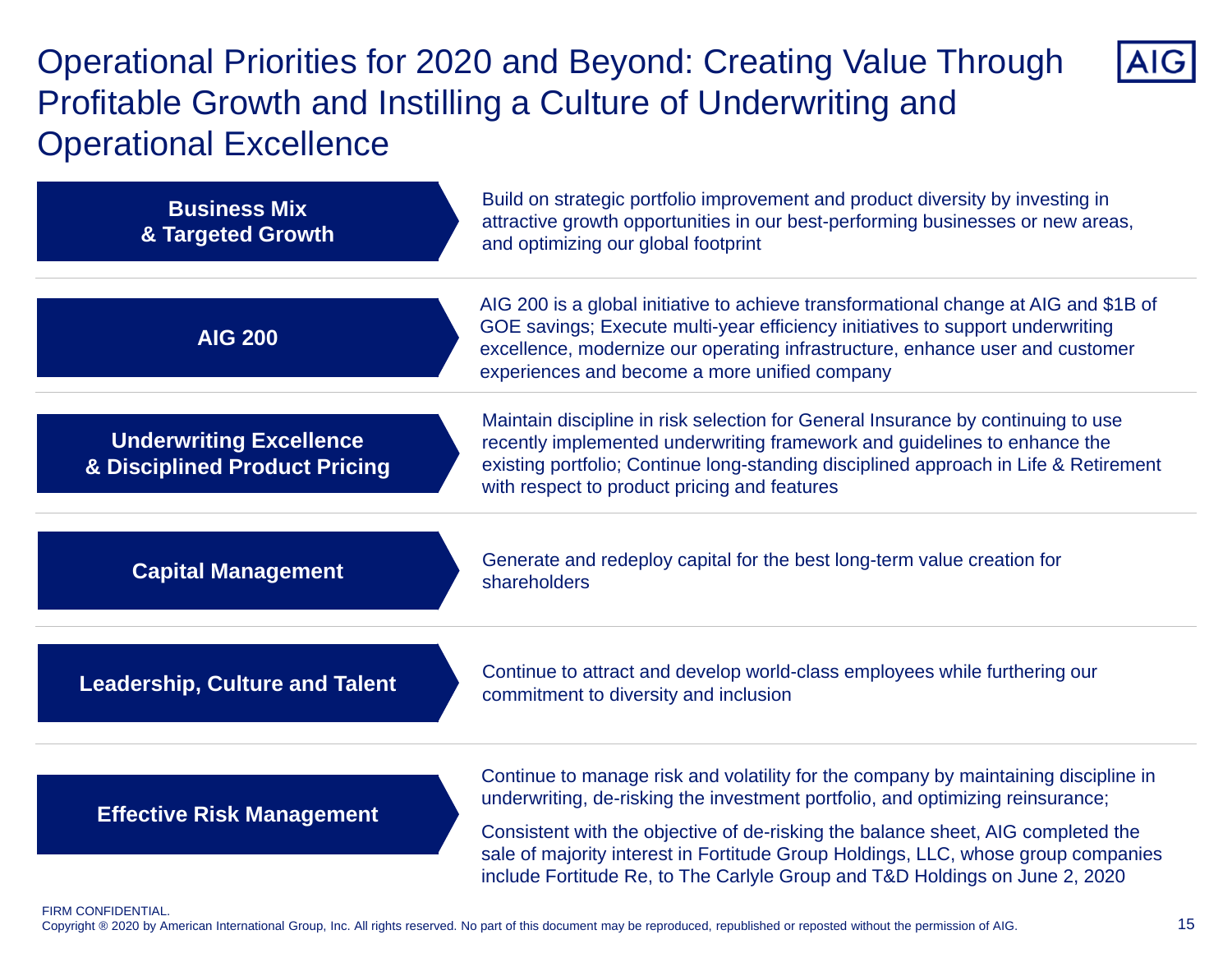

# **Glossary of Non-GAAP Financial Measures and Non-GAAP Reconciliations**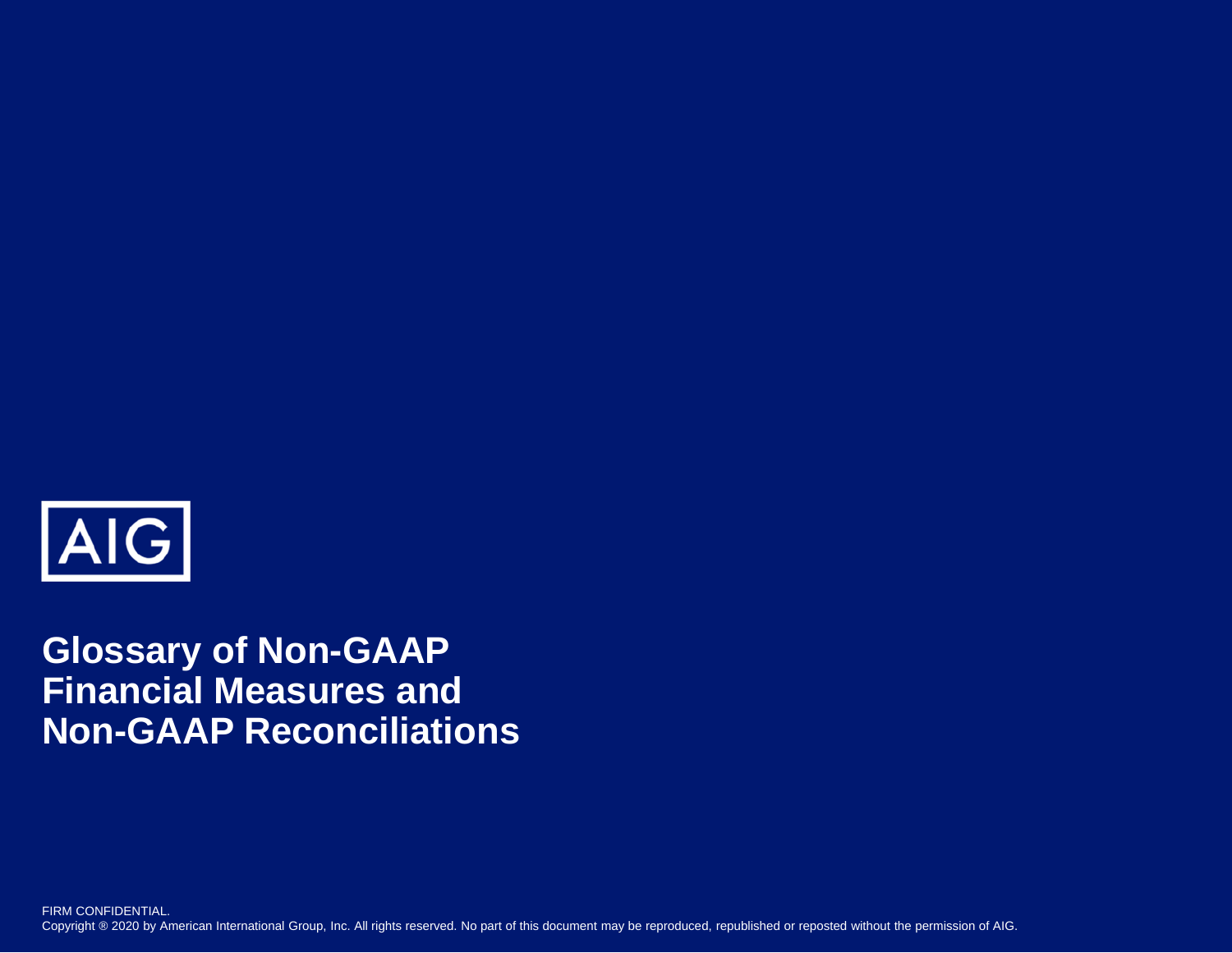## Glossary of Non-GAAP Financial Measures

#### **Glossary of Non-GAAP**

Throughout this presentation, we present our financial condition and results of operations in the way we believe will be most meaningful and representative of our business results. Some of the measurements we use are "Non-GAAP financial measures" under Securities and Exchange Commission rules and regulations. GAAP is the acronym for generally accepted accounting principles in the United States. The non-GAAP financial measures we present may not be comparable to similarly-named measures reported by other companies. The reconciliations of such measures to the most comparable GAAP measures in accordance with Regulation G are included within the relevant tables or in the First Quarter 2020 Financial Supplement available in the Investor Information section of AIG's website, www.aig.com.

We may use certain non-GAAP operating performance measures as forward-looking financial targets or projections. These financial targets or projections are provided based on management's estimates. The most directly comparable GAAP financial targets or projections would be heavily dependent upon results that are beyond management's control and the outcome of these items could be significantly different than management's estimates. Therefore, we do not provide quantitative reconciliations for these financial targets or projections as we cannot predict with accuracy future actual events (e.g., catastrophe losses) and impacts from changes in macro-economic market conditions, including the interest rate environment (e.g. estimate for DIB & GCM returns, net reserve discount change and returns on alternative investments).

We use the following operating performance measures because we believe they enhance the understanding of the underlying profitability of continuing operations and trends of our business segments. We believe they also allow for more meaningful comparisons with our insurance competitors. When we use these measures, reconciliations to the most comparable GAAP measure are provided on a consolidated basis.

- **Adjusted Revenues** exclude Net realized capital gains (losses), income from non-operating litigation settlements (included in Other income for GAAP purposes) and changes in fair value of securities used to hedge guaranteed living benefits (included in Net investment income for GAAP purposes). Adjusted revenues is a GAAP measure for our operating segments.
- **Adjusted Pre-tax Income (APTI)** is derived by excluding the items set forth below from income from continuing operations before income tax. This definition is consistent across our segments. These items generally fall into one or more of the following broad categories: legacy matters having no relevance to our current businesses or operating performance; adjustments to enhance transparency to the underlying economics of transactions; and measures that we believe to be common to the industry. APTI is a GAAP measure for our segments. Excluded items include the following:
	- changes in fair value of securities used to hedge guaranteed living benefits;
	- changes in benefit reserves and deferred policy acquisition costs (DAC), value of business acquired (VOBA), and sales inducement assets (SIA) related to net realized capital gains and losses;
- changes in the fair value of equity securities;
- loss (gain) on extinguishment of debt;
- all net realized capital gains and losses except earned income (periodic settlements and changes in settlement accruals) on derivative instruments used for nonqualifying (economic) hedging or for asset replication. Earned income on such economic hedges is reclassified from net realized capital gains and losses to specific APTI line items based on the economic risk being hedged (e.g. net investment income and interest credited to policyholder account balances);
- net loss reserve discount benefit (charge);
- pension expense related to a one-time lump sum payment to former employees;
- income and loss from divested businesses;
- non-operating litigation reserves and settlements;
- restructuring and other costs related to initiatives designed to reduce operating expenses, improve efficiency and simplify our organization;
- the portion of favorable or unfavorable prior year reserve development for which we have ceded the risk under retroactive reinsurance agreements and related changes in amortization of the deferred gain;
- integration and transaction costs associated with acquired businesses;
- losses from the impairment of goodwill; and
- non-recurring costs associated with the implementation of non-ordinary course legal or regulatory changes or changes to accounting principles.
- income or loss from discontinued operations;
- **Adjusted After-tax Income attributable to AIG Common Shareholders (AATI)** is derived by excluding the tax effected adjusted pre-tax income (APTI) adjustments described above, dividends on preferred stock, and the following tax items from net income attributable to AIG:
	- deferred income tax valuation allowance releases and charges;
	- changes in uncertain tax positions and other tax items related to legacy matters having no relevance to our current businesses or operating performance; and
	- net tax charge related to the enactment of the Tax Cuts and Jobs Act (Tax Act);

and by excluding the net realized capital gains (losses) from noncontrolling interests.

FIRM CONFIDENTIAL.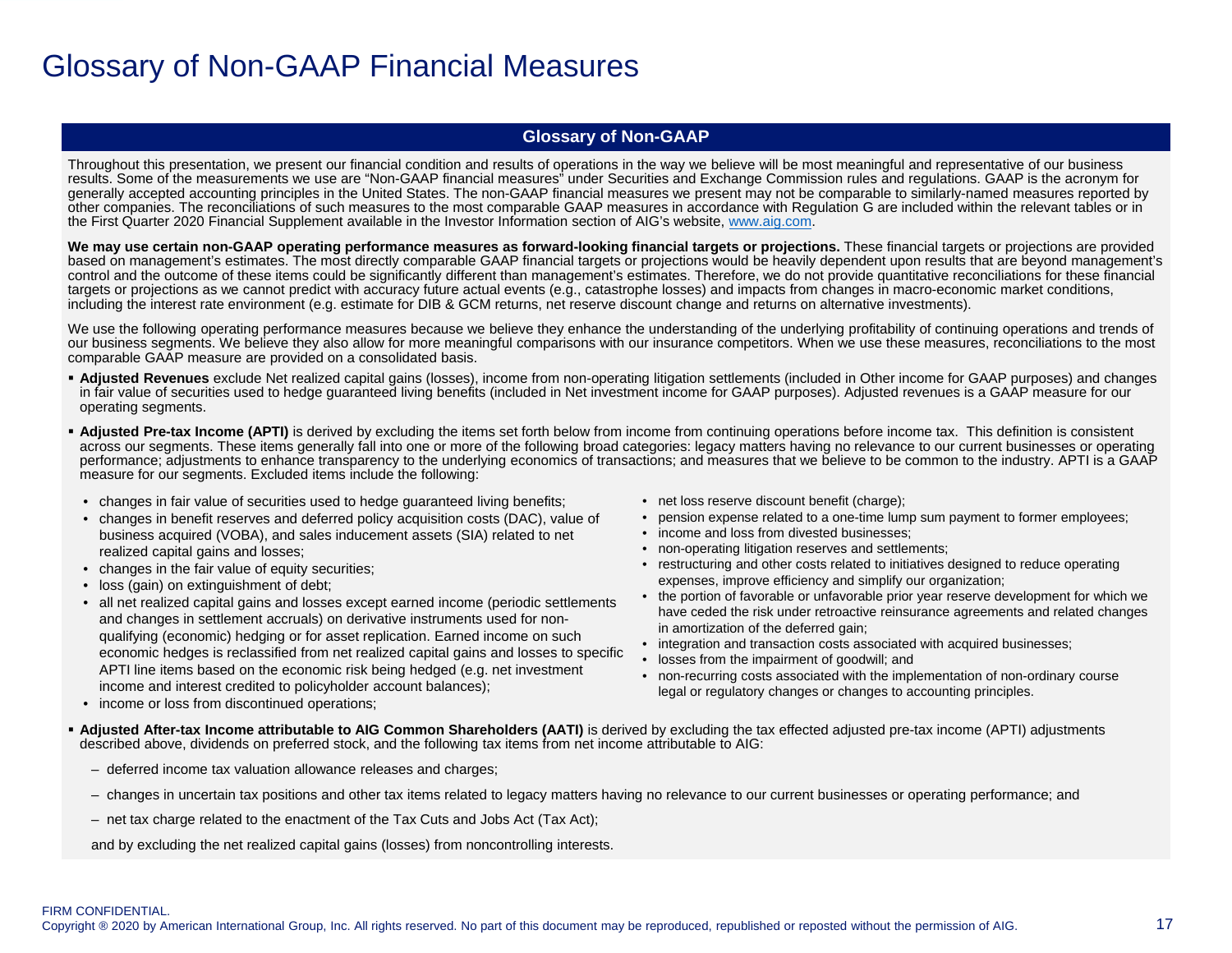## Glossary of Non-GAAP Financial Measures

#### **Glossary of Non-GAAP**

- **Ratios:** We, along with most property and casualty insurance companies, use the loss ratio, the expense ratio and the combined ratio as measures of underwriting performance. These ratios are relative measurements that describe, for every \$100 of net premiums earned, the amount of losses and loss adjustment expenses (which for General Insurance excludes net loss reserve discount), and the amount of other underwriting expenses that would be incurred. A combined ratio of less than 100 indicates underwriting income and a combined ratio of over 100 indicates an underwriting loss. Our ratios are calculated using the relevant segment information calculated under GAAP, and thus may not be comparable to similar ratios calculated for regulatory reporting purposes. The underwriting environment varies across countries and products, as does the degree of litigation activity, all of which affect such ratios. In addition, investment returns, local taxes, cost of capital, regulation, product type and competition can have an effect on pricing and consequently on profitability as reflected in underwriting income and associated ratios.
- **Accident year loss and combined ratios, as adjusted:** both the accident year loss and combined ratios, as adjusted, exclude catastrophe losses and related reinstatement premiums, prior year development, net of premium adjustments, and the impact of reserve discounting. Natural catastrophe losses are generally weather or seismic events having a net impact on AIG in excess of \$10 million each and man-made catastrophe losses, such as terrorism and civil disorders that exceed the \$10 million threshold. We believe that as adjusted ratios are meaningful measures of our underwriting results on an ongoing basis as they exclude catastrophes and the impact of reserve discounting which are outside of management's control. We also exclude prior year development to provide transparency related to current accident year results.

#### Underwriting ratios are computed as follows:

- a) Loss ratio = Loss and loss adjustment expenses incurred  $\div$  Net premiums earned (NPE)
- b) Acquisition ratio = Total acquisition expenses  $\div$  NPE
- c) General operating expense ratio = General operating expenses  $\div$  NPE
- d) Expense ratio = Acquisition ratio + General operating expense ratio
- e) Combined ratio = Loss ratio + Expense ratio
- f) Accident year loss ratio, as adjusted (AYLR) = [Loss and loss adjustment expenses incurred CATs PYD]  $\div$  [NPE +/(-) Reinstatement premiums related to catastrophes (CYRIPs) +/(-) RIPs related to prior year catastrophes (PYRIPs) + (Additional) returned premium related to PYD on loss sensitive business ((AP)RP) + Adjustment for ceded premiums under reinsurance contracts related to prior accident years]
- g) Accident year combined ratio, as adjusted  $=$  AYLR  $+$  Expense ratio
- h) Catastrophe losses (CATs) and reinstatement premiums = [Loss and loss adjustment expenses incurred (CATs)] ÷ [NPE +/(-) CYRIPs] Loss ratio
- i) Prior year development net of (additional) return premium related to PYD on loss sensitive business = [Loss and loss adjustment expenses incurred CATs PYD]  $\div$ [NPE +/(-) CYRIPs +/(-) PYRIPs + (AP)RP] – Loss ratio – CAT ratio
- **Premiums and deposits:** includes direct and assumed amounts received and earned on traditional life insurance policies, group benefit policies and life-contingent payout annuities, as well as deposits received on universal life, investment-type annuity contracts, Federal Home Loan Bank (FHLB) funding agreements and mutual funds.

Results from discontinued operations are excluded from all of these measures.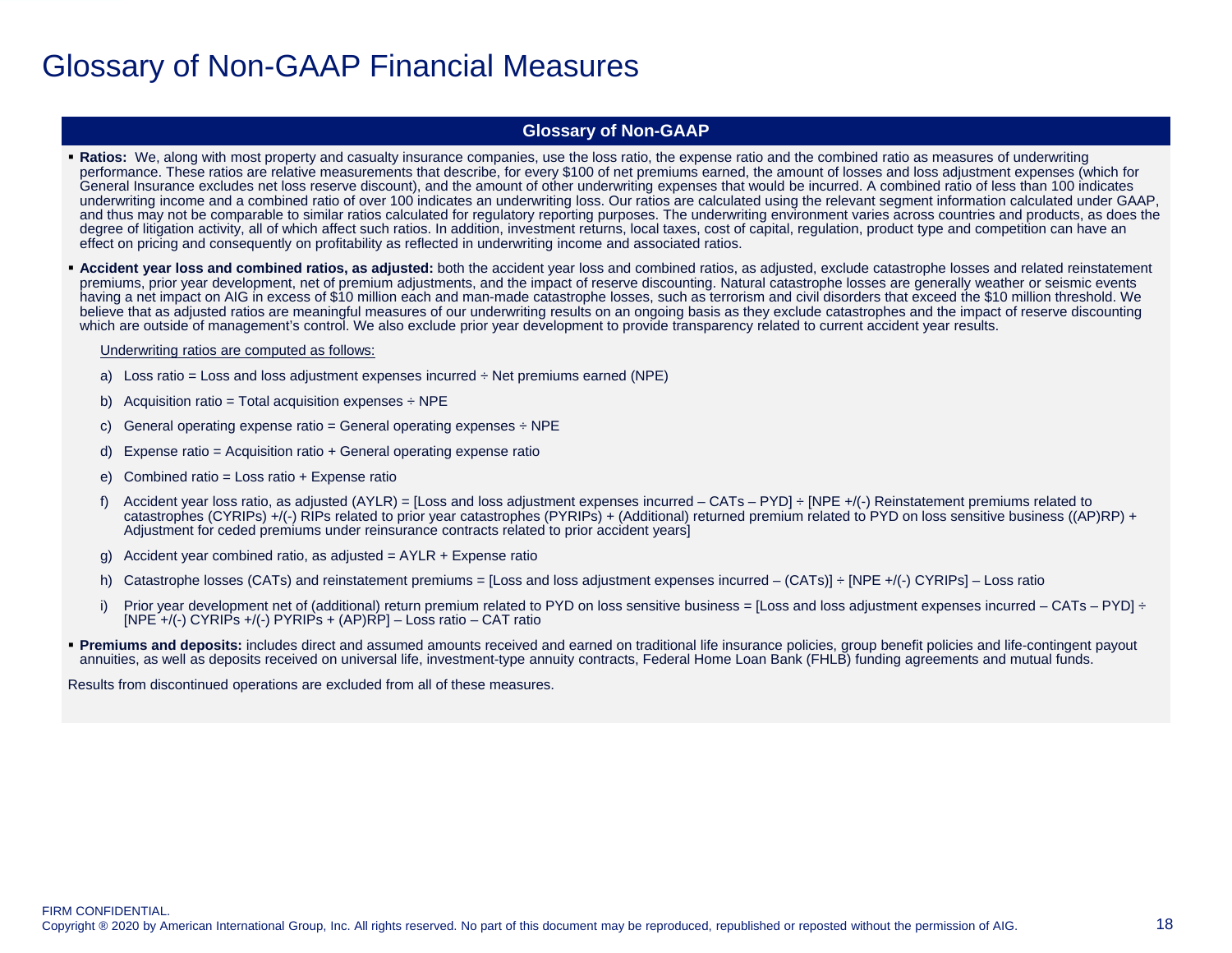## Non-GAAP Reconciliations Adjusted Pre-tax and After-tax Income - Consolidated

**(in millions)**

| Pre-tax income from continuing operations<br>Adjustments to arrive at Adjusted pre-tax income<br>Changes in fair value of securities used to hedge guaranteed living benefits<br>Changes in benefit reserves and DAC, VOBA and SIA related to<br>net realized capital gains (losses)<br>Changes in the fair value of equity securities | \$. | 5,287<br>(194)<br>(56)<br>(158)<br>32 | \$ | 2,558<br>7<br>538 |
|----------------------------------------------------------------------------------------------------------------------------------------------------------------------------------------------------------------------------------------------------------------------------------------------------------------------------------------|-----|---------------------------------------|----|-------------------|
|                                                                                                                                                                                                                                                                                                                                        |     |                                       |    |                   |
|                                                                                                                                                                                                                                                                                                                                        |     |                                       |    |                   |
|                                                                                                                                                                                                                                                                                                                                        |     |                                       |    |                   |
|                                                                                                                                                                                                                                                                                                                                        |     |                                       |    |                   |
|                                                                                                                                                                                                                                                                                                                                        |     |                                       |    |                   |
|                                                                                                                                                                                                                                                                                                                                        |     |                                       |    | 191               |
| Loss (gain) on extinguishment of debt                                                                                                                                                                                                                                                                                                  |     |                                       |    | 17                |
| Net realized capital (gains) losses (a)                                                                                                                                                                                                                                                                                                |     | (448)                                 |    | (3,502)           |
| (Income) loss from divested businesses                                                                                                                                                                                                                                                                                                 |     | 75                                    |    | 216               |
| Non-operating litigation reserves and settlements                                                                                                                                                                                                                                                                                      |     | (2)                                   |    | (6)               |
| Favorable prior year development and related amortization                                                                                                                                                                                                                                                                              |     |                                       |    |                   |
| changes ceded under retroactive reinsurance agreements                                                                                                                                                                                                                                                                                 |     | (267)                                 |    | (8)               |
| Net loss reserve discount charge                                                                                                                                                                                                                                                                                                       |     | 955                                   |    | 56                |
| Integration and transaction costs associated with acquired businesses                                                                                                                                                                                                                                                                  |     | 24                                    |    | $\mathbf{2}$      |
| Restructuring and other costs                                                                                                                                                                                                                                                                                                          |     | 218                                   |    | 90                |
| Professional fees related to regulatory or accounting changes                                                                                                                                                                                                                                                                          |     | 12                                    |    | 13                |
| <b>Adjusted pre-tax income</b>                                                                                                                                                                                                                                                                                                         |     | 5.478                                 |    | 172               |
| After-tax net income, including noncontrolling interests                                                                                                                                                                                                                                                                               |     | 4,169                                 | \$ | 1,654             |
| Noncontrolling interests (income) loss                                                                                                                                                                                                                                                                                                 |     | (821)                                 |    | 95                |
| Net income attributable to AIG                                                                                                                                                                                                                                                                                                         |     | 3,348                                 | \$ | 1,749             |
| Dividends on preferred stock                                                                                                                                                                                                                                                                                                           |     | 22                                    |    |                   |
| Net income attributable to AIG common shareholders                                                                                                                                                                                                                                                                                     |     | 3,326                                 | \$ | 1,742             |
| Adjustments to arrive at Adjusted after-tax income (amounts net of tax,                                                                                                                                                                                                                                                                |     |                                       |    |                   |
| at U.S. statutory tax rate for each respective period, except where noted):                                                                                                                                                                                                                                                            |     |                                       |    |                   |
| Changes in uncertain tax positions and other tax adjustments                                                                                                                                                                                                                                                                           |     | 30                                    |    | 5                 |
| Deferred income tax valuation allowance (releases) charges (b)                                                                                                                                                                                                                                                                         |     | (43)                                  |    | 283               |
| Changes in fair value of securities used to hedge guaranteed living benefits                                                                                                                                                                                                                                                           |     | (154)                                 |    | 5                 |
| Changes in benefit reserves and DAC, VOBA and SIA related to                                                                                                                                                                                                                                                                           |     |                                       |    |                   |
|                                                                                                                                                                                                                                                                                                                                        |     |                                       |    | 425               |
| net realized capital gains (losses)<br>Changes in the fair value of equity securities                                                                                                                                                                                                                                                  |     | (44)                                  |    | 151               |
|                                                                                                                                                                                                                                                                                                                                        |     | (125)<br>25                           |    | 13                |
| Loss (gain) on extinguishment of debt                                                                                                                                                                                                                                                                                                  |     |                                       |    |                   |
| Net realized capital (gains) losses $(a)(c)$                                                                                                                                                                                                                                                                                           |     | (351)                                 |    | (2,735)           |
| (Income) loss from discontinued operations and divested businesses (c)                                                                                                                                                                                                                                                                 |     | 18                                    |    | 171               |
| Non-operating litigation reserves and settlements                                                                                                                                                                                                                                                                                      |     | (2)                                   |    | (5)               |
| Favorable prior year development and related amortization                                                                                                                                                                                                                                                                              |     |                                       |    |                   |
| changes ceded under retroactive reinsurance agreements                                                                                                                                                                                                                                                                                 |     | (211)                                 |    | (6)               |
| Net loss reserve discount charge                                                                                                                                                                                                                                                                                                       |     | 754                                   |    | 44                |
| Integration and transaction costs associated with acquired businesses                                                                                                                                                                                                                                                                  |     | 19                                    |    | $\sqrt{2}$        |
| Restructuring and other costs                                                                                                                                                                                                                                                                                                          |     | 172                                   |    | 71                |
| Professional fees related to regulatory or accounting changes                                                                                                                                                                                                                                                                          |     | 10                                    |    | 10                |
| Noncontrolling interests primarily related to net realized capital gains (losses)                                                                                                                                                                                                                                                      |     |                                       |    |                   |
| of Fortitude Holdings' standalone results (d)                                                                                                                                                                                                                                                                                          |     | 660                                   |    | (77)              |
| Adjusted after-tax income attributable to AIG common shareholders                                                                                                                                                                                                                                                                      |     | 4.084                                 |    | 99                |
| Weighted average diluted shares outstanding                                                                                                                                                                                                                                                                                            |     | 889.5                                 |    | 878.9             |
| Income per common share attributable to AIG common shareholders (diluted)                                                                                                                                                                                                                                                              | \$  | 3.74                                  | -S | 1.98              |
| Adjusted after-tax income per common share attributable to AIG common shareholders (diluted)                                                                                                                                                                                                                                           |     | 4.59                                  |    | 0.11              |

(a) Includes all net realized capital gains and losses except earned income (periodic settlements and changes in settlement accruals) on derivative instruments used for non-qualifying (economic) hedging or for asset replic (b) First quarter 2020 includes valuation allowance established against a portion of foreign tax credit and separate return limitation year net operating loss carryforwards of AIG's U.S. federal consolidated income tax gro (c) Includes the impact of non-U.S. tax rates which differ from the applicable U.S. statutory tax rate and tax-only adjustments.

(d) Noncontrolling interests is primarily due to the 19.9 percent investment in Fortitude Group Holdings, LLC (Fortitude Holdings) by an affiliate of The Carlyle Group L.P. (Carlyle), which occurred in the fourth quarter o 19.9 percent of Fortitude Holdings' standalone financial results. Fortitude Holdings' results are mostly eliminated in AIG's consolidated income from continuing operations given that its results arise from intercompany tra interests is calculated based on the standalone financial results of Fortitude Holdings. The most significant component of Fortitude Holdings' standalone results is the change in fair value of the embedded derivatives whic in interest rates and credit spreads, and which is recorded in net realized capital gains and losses of Fortitude Holdings. In accordance with AIG's adjusted after-tax income definition, realized capital gains and losses a interests.

#### FIRM CONFIDENTIAL.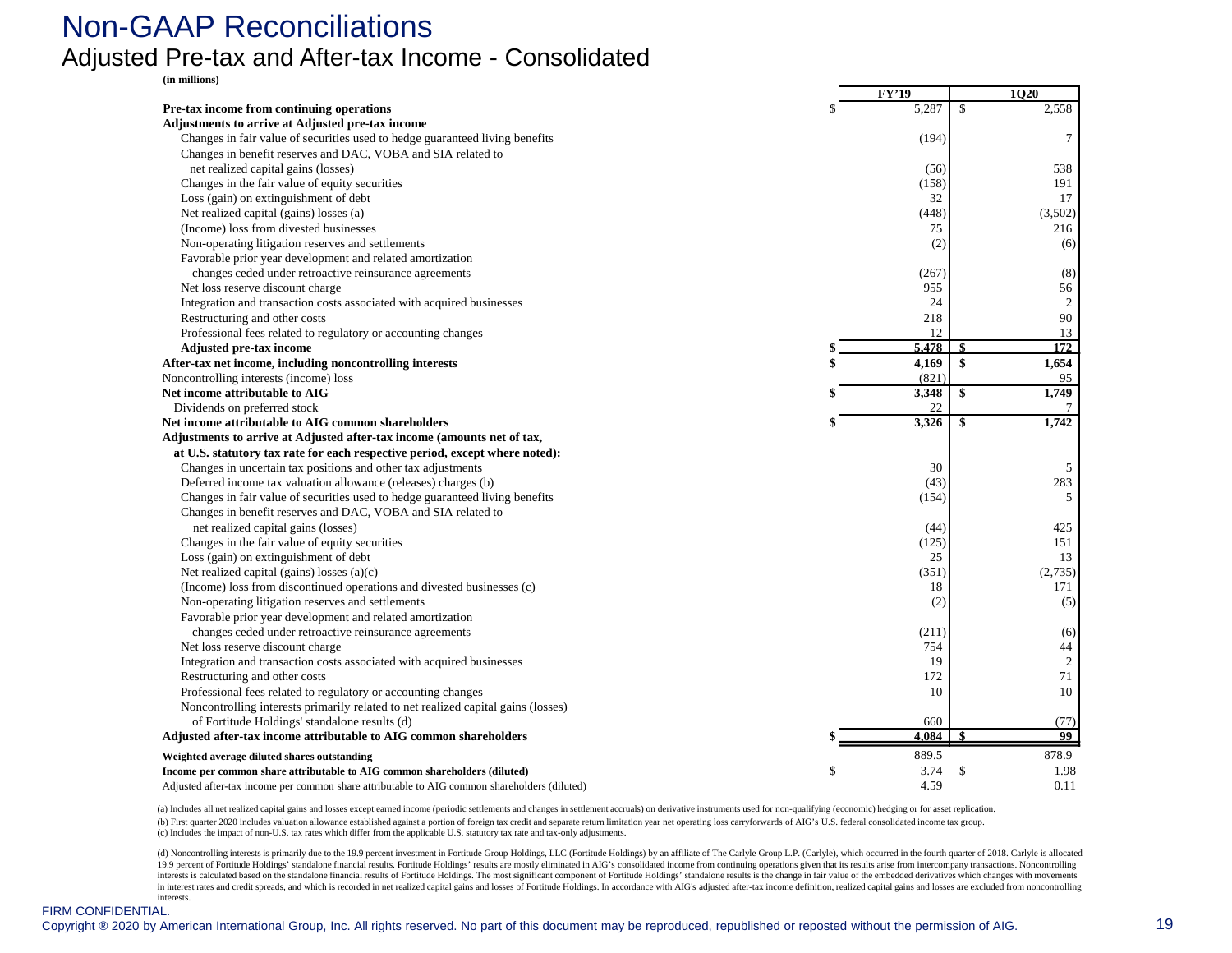## Non-GAAP Reconciliations Adjusted Revenues - Consolidated

| (in millions)                                                                |   |        |
|------------------------------------------------------------------------------|---|--------|
|                                                                              |   | FY'19  |
| <b>Revenues</b>                                                              | P | 49,746 |
| <b>Adjustments to arrive at Adjusted revenues:</b>                           |   |        |
| Changes in fair value of securities used to hedge guaranteed living benefits |   | (228)  |
| Changes in the fair value of equity securities                               |   | (158)  |
| Other (income) expense $-$ net                                               |   | (46)   |
| Net realized capital (gains) losses (a)                                      |   | (388)  |
| Non-operating litigation reserves and settlements                            |   | (9)    |
| <b>Adjusted revenues</b>                                                     |   | 48.917 |

(a) Includes all net realized capital gains and losses except earned income (periodic settlements and changes in settlement accruals) on derivative instruments used for non-qualifying (economic) hedging or for asset replication.

## Adjusted Common Shareholders' Equity

| (in millions)                                         | <b>Three Months</b><br><b>Ended</b> |  |
|-------------------------------------------------------|-------------------------------------|--|
|                                                       | <b>March 31, 2020</b>               |  |
| Total AIG shareholders' equity                        | 60,173<br>-S                        |  |
| Less: Preferred equity                                | 485                                 |  |
| Total AIG common shareholders' equity                 | 59,688                              |  |
| Less: Accumulated other comprehensive income (AOCI)   | (994)                               |  |
| Total AIG common shareholders' equity, excluding AOCI | 60,682                              |  |
| Less: Deferred tax assets $(DTA)$ (a)                 | 8,535                               |  |
| Total adjusted common shareholders' equity            | 52,147                              |  |

(a) Represents deferred tax assets only related to U.S. net operating loss and foreign tax credit carryforwards on a U.S. GAAP basis and excludes other balance sheet deferred tax assets and liabilities.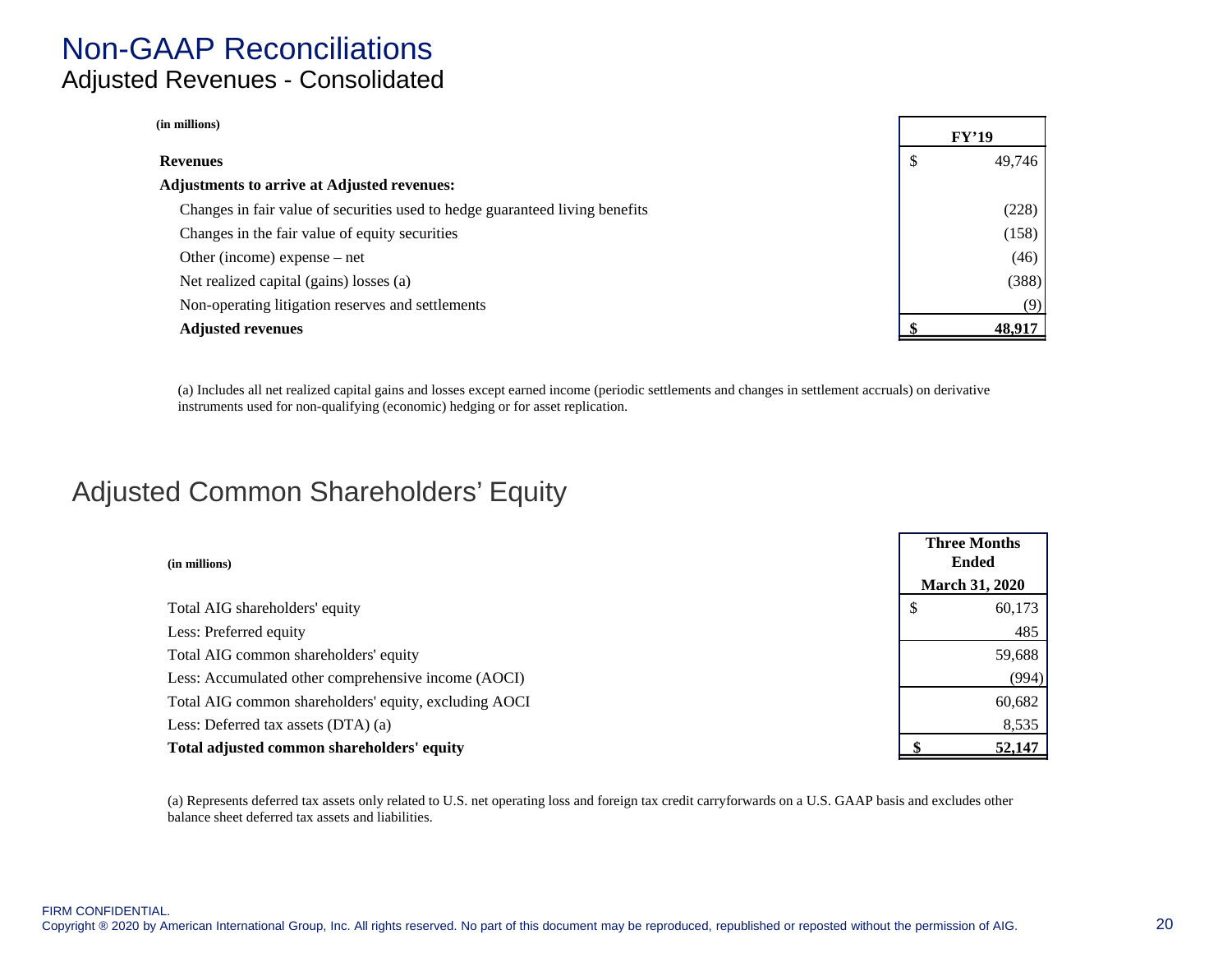## Non-GAAP Reconciliations

Accident Year Loss Ratio, as adjusted, and Accident Year Combined Ratio, as adjusted

#### **General Insurance**

|                                                                     | FY'16  | FY'18  | FY'19 | 1Q20  |
|---------------------------------------------------------------------|--------|--------|-------|-------|
| Loss ratio                                                          | 84.8   | 75.7   | 65.2  | 66.8  |
| Catastrophe losses and reinstatement premiums                       | (4.4)  | (10.5) | (4.8) | (6.9) |
| Prior year development                                              | (18.5) | (1.5)  | 1.1   | 0.9   |
| Adjustments for ceded premium under reinsurance contracts and other |        | 0.3    | 0.1   |       |
| Accident year loss ratio, as adjusted                               | 61.9   | 64.0   | 61.6  | 60.8  |
|                                                                     |        |        |       |       |
| Acquisition ratio                                                   | 19.8   | 21.7   | 21.8  | 21.9  |
| General operating expense ratio                                     | 14.3   | 14.0   | 12.6  | 12.8  |
| Expense ratio                                                       | 34.1   | 35.7   | 34.4  | 34.7  |
|                                                                     |        |        |       |       |
| Combined ratio                                                      | 118.9  | 111.4  | 99.6  | 101.5 |
| Accident year combined ratio, as adjusted                           | 96.0   | 99.7   | 96.0  | 95.5  |

## Premiums to Premiums and Deposits

**(in millions)**

| <b>Life and Retirement</b>   | <b>FY'19</b> |
|------------------------------|--------------|
| Premiums                     | 3,600        |
| Deposits                     | 25,660       |
| Other                        | 829          |
| <b>Premiums and deposits</b> | 30,089       |